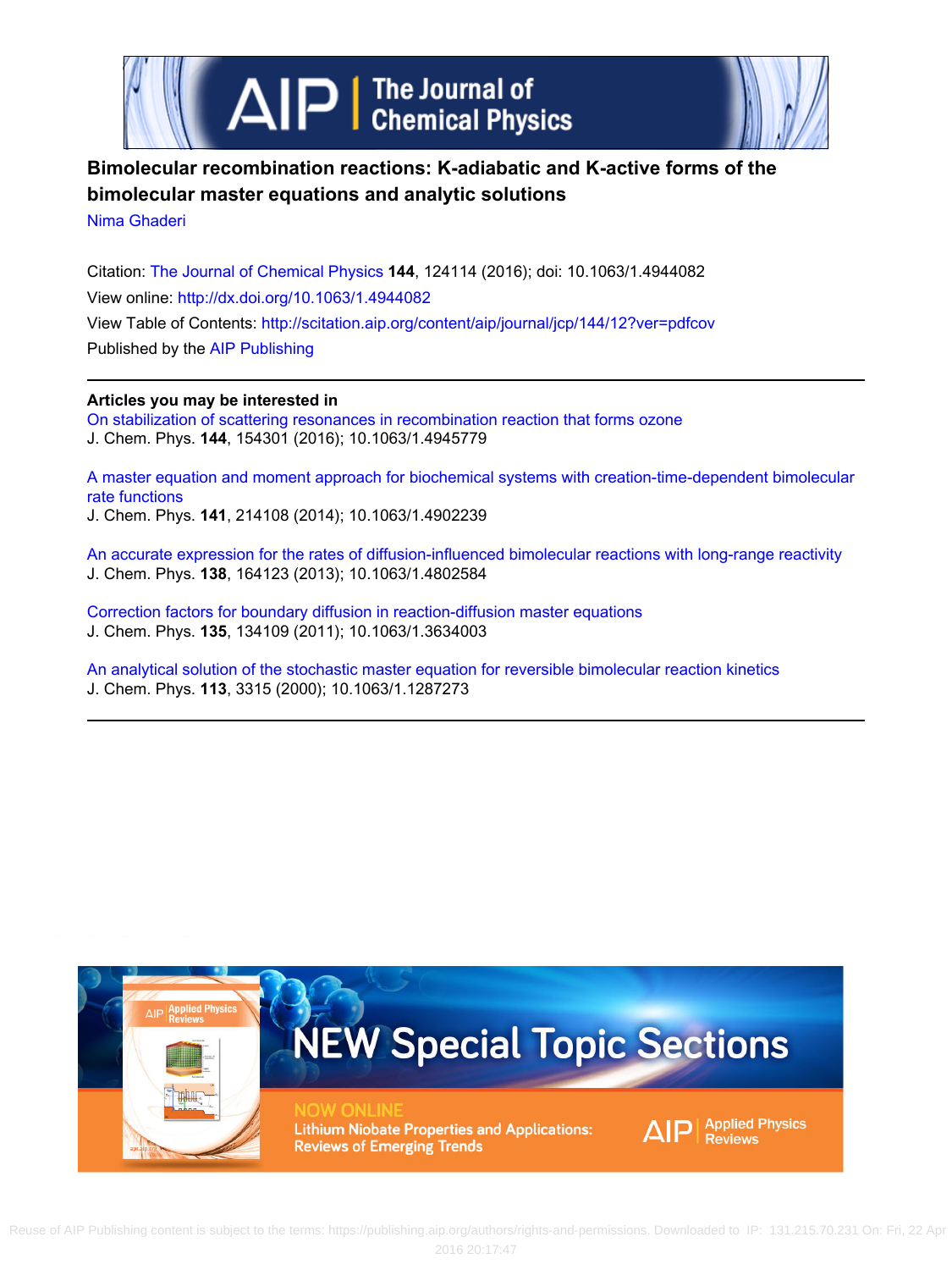#### THE JOURNAL OF CHEMICAL PHYSICS 144, 124114 (2016)



# **[Bimolecular recombination reactions:](http://dx.doi.org/10.1063/1.4944082)** *K***-adiabatic and** *K***-active forms [of the bimolecular master equations and analytic solutions](http://dx.doi.org/10.1063/1.4944082)**

Nima Ghaderi

*Noyes Laboratory of Chemical Physics, California Institute of Technology, 1200 E. California Blvd., Pasadena, California 91125, USA*

(Received 13 October 2015; accepted 3 March 2016; published online 29 March 2016)

Expressions for a *K*-adiabatic master equation for a bimolecular recombination rate constant *krec* are derived for a bimolecular reaction forming a complex with a single well or complexes with multiple well, where  $K$  is the component of the total angular momentum along the axis of least moment of inertia of the recombination product. The *K*-active master equation is also considered. The exact analytic solutions, i.e., the *K*-adiabatic and *K*-active steady-state population distribution function of reactive complexes,  $g(EJK)$  and  $g(EJ)$ , respectively, are derived for the *K*-adiabatic and *K*-active master equation cases using properties of inhomogeneous integral equations (Fredholm type). The solutions accommodate arbitrary intermolecular energy transfer models, e.g., the single exponential, double exponential, Gaussian, step-ladder, and near-singularity models. At the high pressure limit, the *krec* for both the *K*-adiabatic and *K*-active master equations reduce, respectively, to the *K*-adiabatic and *K*-active bimolecular Rice–Ramsperger–Kassel–Marcus theory (high pressure limit expressions). Ozone and its formation from  $O + O_2$  are known to exhibit an adiabatic *K*. The ratio of the *K*-adiabatic to the *K*-active recombination rate constants for ozone formation at the high pressure limit is calculated to be ∼0.9 at 300 K. Results on the temperature and pressure dependence of the recombination rate constants and populations of  $O_3$  will be presented elsewhere.  $\odot$  2016 AIP *Publishing LLC.* [\[http:](http://dx.doi.org/10.1063/1.4944082)//[dx.doi.org](http://dx.doi.org/10.1063/1.4944082)/[10.1063](http://dx.doi.org/10.1063/1.4944082)/[1.4944082\]](http://dx.doi.org/10.1063/1.4944082)

#### **I. INTRODUCTION**

Many important bimolecular reactions in the gas phase involve the initial formation of a long lived intermediate. Upon its metastable formation, the intermediate may be collisionally stabilized with a bath gas leading to a stable product, or it may undergo dissociation to reactants, $1-3$  $1-3$  in which are amenable to be studied by master equations. In the atmosphere, the principle buffer gases are  $N_2$  and  $O_2$ , where  $N_2$  has been noted to be practically inert, while  $O_2$  may react readily with various free radical species, e.g.,  $O_2$  reacting with acetyl radical to produce peroxyacetyl radical in the troposphere,<sup>[4](#page-16-2)</sup> though, a bimolecular reaction involving acetylperoxyl radicals and  $O<sub>2</sub>$  has been reported to produce OH radicals independent of pressure in pure  $O_2$ ,<sup>[5](#page-16-3)</sup> and thereafter investigated with an energy resolved master equation.<sup>[6](#page-16-4)</sup> In the atmosphere or in other chemical systems, the buffer gas may react with the vibrationally excited species, as well as deactivate it, and such processes may also be investigated by master equations.<sup>[6](#page-16-4)</sup>

The usual treatments of master equations for studying a unimolecular or bimolecular process utilize either an eigenvalue method<sup>[1](#page-16-0)[,7](#page-16-5)[–10](#page-16-6)</sup> or a stochastic based approach,<sup>[6,](#page-16-4)[11–](#page-16-7)[14](#page-16-8)</sup> for obtaining a unimolecular dissociation rate constant *kuni* or bimolecular recombination rate constant *krec* using detailed balance. Presently, both methods are available for the *K*-active case, where  $K$  is the component of the total angular momentum along the axis of least moment of inertia of the recombination product. When *K* is a dynamically slow variable and shares energy less freely with the remaining relevant degrees of freedom, then it is referred to as *K*-adiabatic, in contrast to

the *K*-active case whereby the Coriolis coupling may mix the possible  $(2J + 1)$  *K* levels for the *J* quantum numbers.<sup>[15–](#page-16-9)[17](#page-16-10)</sup> The ozone molecule is an example of such a system where its *K* has been investigated to exhibit adiabaticity,  $15,18-20$  $15,18-20$  $15,18-20$  e.g., the role of  $K$  in the intermolecular energy transfer with a bath gas,  $^{18}$  $^{18}$  $^{18}$  K-diffusion in the metastable ozone,  $^{19,20}$  $^{19,20}$  $^{19,20}$  $^{19,20}$  and its role in the recombination rate constant for  $O + O_2 \rightarrow O_3$  whereby a *K*-active form of Rice–Ramsperger–Kassel–Marcus (RRKM) theory yielded a  $k_{rec}$  for  $O_3$  to be greater than a factor of ∼2 compared to the *K*-adiabatic *krec*. [15](#page-16-9) Comparison of various alternative combinations for the treatment of angular momentum in RRKM theory<sup>[16,](#page-16-14)[17](#page-16-10)</sup> has also been used to investigate Cl +  $H_2O_2$  association<sup>[21](#page-16-15)</sup> and explored elsewhere.<sup>[17](#page-16-10)</sup> Correspondingly, a  $K$ -adiabatic<sup>[16](#page-16-14)[,17](#page-16-10)</sup> formulation of master equation would be relevant and is derived in the present work, along with the  $K$ -active<sup>[16](#page-16-14)[,17](#page-16-10)</sup> case for the treatment of angular momenta.

Typically, a *krec* as a function of pressure is determined from the detailed balance condition<sup>[22–](#page-16-16)[24](#page-16-17)</sup>  $K_{eq} = k_{rec}/k_{uni}$ relating  $k_{rec}$  with the  $k_{uni}$ , and the equilibrium rate constant  $K_{eq}$  relating the reactants  $A + BC$  and the molecular product ABC.<sup>[25,](#page-16-18)[26](#page-16-19)</sup> With regards to any "nonequilibrium" aspect<sup>[23](#page-16-20)[,24](#page-16-17)</sup> of the detailed balance condition, it has been observed that when the characteristic time for the internal-energy relaxation is faster than that for a chemical reaction, then phenomenological rate laws may apply, in that duration, with rate coefficients that satisfy the aforementioned detailed balance.<sup>[23](#page-16-20)</sup> Another, ancillary, consideration on selecting to determine *krec* directly or from the detailed balance condition is the phase space accessibility for a unimolecular versus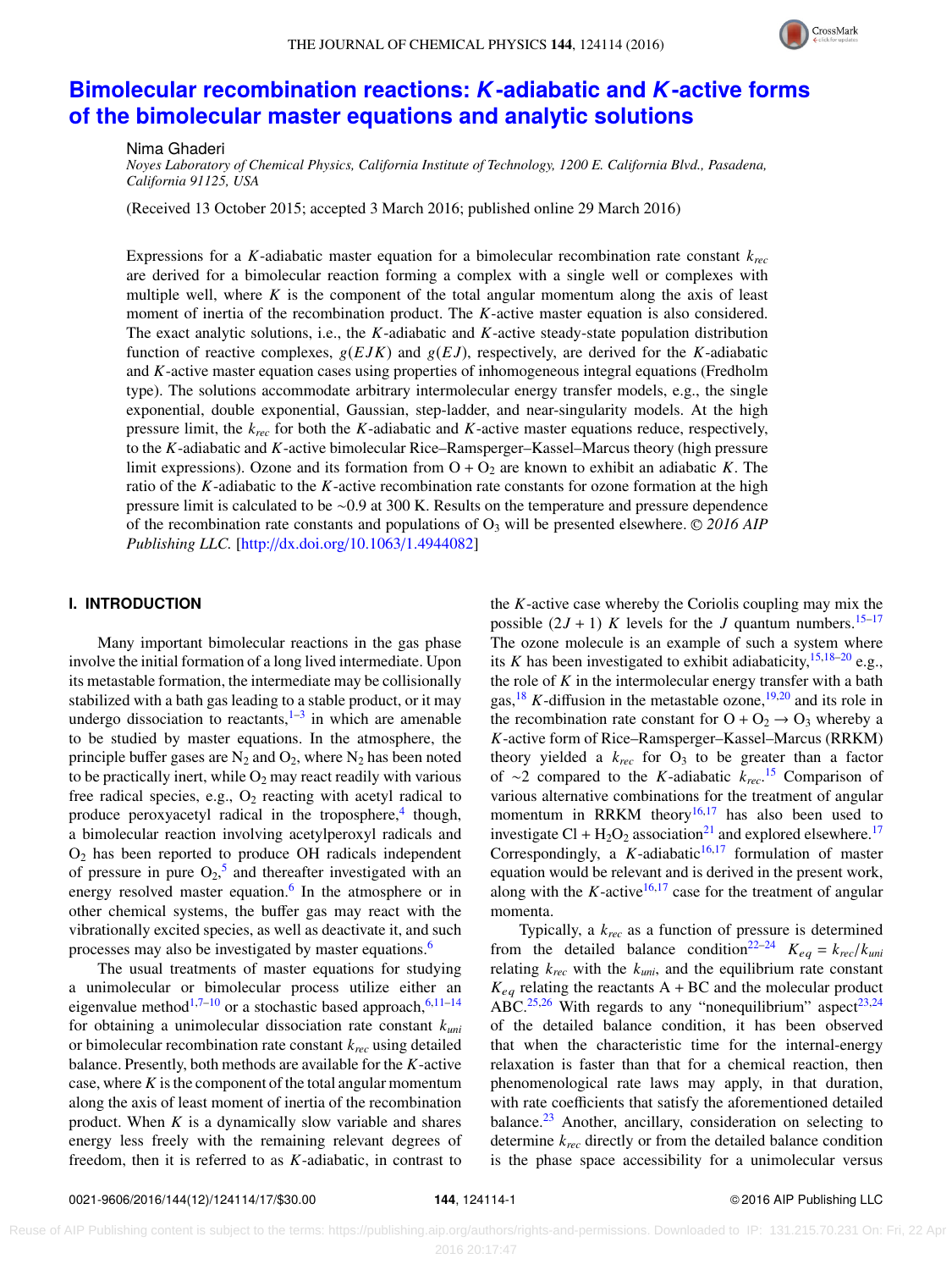a bimolecular process.[15](#page-16-9) For example, the volume for the density of states  $\rho$  for the ozone molecule is ~10% smaller when  $\rho$  is determined from a unimolecular process versus a bimolecular process at 298 K, where its physical basis lies upon the presence of quasi-periodic trajectories persisting for a unimolecular process and manifesting in the survival probability of the ozone and for its *krec*. [15](#page-16-9) The recombination rate constant may also be determined directly, upon using the populations acquired from the analytic solution of the master equation.<sup>[27](#page-16-21)</sup>

In previous works, approximate analytic solutions, distribution functions for populations, for a master equation for a unimolecular process for a strong collision model, $\frac{1}{1}$  $\frac{1}{1}$  $\frac{1}{1}$ and solutions for the low pressure limit unimolecular master equation based on various energy transfer models have been derived for their dissociation rate constants.<sup>[1](#page-16-0)[,27,](#page-16-21)[28](#page-16-22)</sup> In one study, a Wiener-Hopf method was used to derive analytic solutions, considered for the energy transfer part of the master equation.<sup>[27](#page-16-21)</sup> For a bimolecular reaction in discrete matrix form, analytic solutions for populations have been derived.<sup>[1](#page-16-0)</sup>

In the present work, the exact analytic solutions (i.e., populations) are derived for the *K*-adiabatic and *K*-active based continuum master equation for a bimolecular process, which includes the dissociation, recombination, and energy transfer steps, considered for a bimolecular recombination rate constant using properties of linear inhomogeneous integral equations<sup>29-[32](#page-16-24)</sup> (Fredholm type<sup>[29](#page-16-23)</sup>). A Fredholm equation of the second kind has the form  $f(s) = g(s) - \lambda \int_{a}^{b} K(s,t)g(t)dt$ , where  $g(s)$  is the unknown function,  $f(s)$  and the kernel  $K(s,t)$ <br>are known, and d is a naramater  $2^{9-32}$  Fradbolm<sup>29</sup> considered are known, and  $\lambda$  is a parameter.<sup>[29–](#page-16-23)[32](#page-16-24)</sup> Fredholm<sup>[29](#page-16-23)</sup> considered various cases for the solutions of this inhomogeneous linear integral equation, and the investigations were further extended by Hilbert and Schmidt. $29-33$  $29-33$  In the present work, the exact analytic solutions of the master equation are derived for an arbitrary intermolecular energy transfer model, which can accommodate models such as single exponential, $<sup>1</sup>$  $<sup>1</sup>$  $<sup>1</sup>$  double</sup> exponential,<sup>[1](#page-16-0)[,34](#page-16-26)</sup> Gaussian,<sup>[1,](#page-16-0)[35](#page-16-27)[,36](#page-16-28)</sup> step-ladder,<sup>[37–](#page-16-29)[39](#page-17-0)</sup> and nearsingularity. $27$  Two well utilized models for intermolecular energy transfer are the exponential<sup>[1](#page-16-0)</sup> and biexponential<sup>1[,34](#page-16-26)</sup> models, where information on intermolecular energy transfer in bimolecular reactions has been investigated using classical trajectories, $40-42$  $40-42$  and fitting rate results from the master equation to experimental reaction rate.<sup>[28](#page-16-22)</sup>

Many important reactions in combustion and atmospheric chemistry may possess intermediate well depths, or combination of deep and shallow wells along the reaction pathway such that the precise time dependence of the populations of reactants, intermediate complexes, and products may be complex.<sup>[7](#page-16-5)[,10](#page-16-6)</sup> In so revealing features of the kinetics, in such situations, tracing the evolution of the time dependence of the populations may be important. In the context of unimolecular theory, $1-3$  $1-3$  the two typical approaches to this problem are the lowest-eigenvalue matrix approach<sup>[1,](#page-16-0)[7](#page-16-5)[–10](#page-16-6)</sup> and the stochastic approach,  $6,11-14$  $6,11-14$  $6,11-14$  introduced earlier in this section. In the present paper, recurrence relations<sup>[43](#page-17-3)[–45](#page-17-4)</sup> are also given for the time dependent populations of the *K*-active and *K*-adiabatic master equation cases, for single and multiple well and reaction channels.

The paper is organized as follows. In Section  $II$ , we derive a *K*-adiabatic continuum bimolecular master equation for general pressure for a single well and separately for multiple chemical intermediates and reaction channels. In Section [III,](#page-4-0) exact analytic solutions for the populations of reactive complexes are derived for the *K*-adiabatic and *K*-active continuum bimolecular master equations (proof provided in [Appendix C\)](#page-12-0) for an arbitrary intermolecular energy transfer model, given for a single exponential model and accommodating, e.g., the double exponential, Gaussian, step-ladder, and near-singularity, each noted in [Appendix A.](#page-11-0) The recurrence relations for the time dependence of the *K*-adiabatic and *K*-active populations are given in Section [IV.](#page-6-0) The recurrence relation is also considered for finding the energy dependence of the steady-state populations and treated in [Appendix B.](#page-12-1) The discussion is given in Section  $V$ , which includes an analytic comparison of the *K*-active and *K*adiabatic populations of the reactive complex and an analytic comparison of the master equations for the recombination rate constants, at the low and high pressure limits. Relevant results on the ozone formation are also noted and discussed. Proof for the reduction of the *K*-adiabatic and *K*-active master equations to the high pressure form of the *K*-adiabatic and *K*-active RRKM theory, at the high pressure limit, is given in [Appendix G.](#page-15-0) Each [Appendix,](#page-11-0) those above and others, is labeled when noted in a forthcoming section. Summary and concluding remarks are presented in Section [VI.](#page-11-1)

## <span id="page-2-0"></span>**II. THE** *K***-ADIABATIC AND** *K***-ACTIVE BIMOLECULAR RECOMBINATION MASTER EQUATIONS FOR THE GENERAL PRESSURE CASE**

## **A. Single chemical intermediate**

The (*E JK*) resolved kinetic scheme for a bimolecular reaction and energy transfer steps may be described by

$$
A + BC \rightarrow ABC(EJK) \qquad k_r(EJK), \qquad (1)
$$

$$
ABC(EJK) + M \rightarrow ABC(E'J'K') + M \qquad Z(EJK, E'J'K'),
$$
\n(2)

 $ABC(E'J'K') + M \rightarrow ABC(EJK) + M$  *Z*(*E*  $\chi' J' K', EJK),$ 

$$
\frac{1}{(3)}
$$

$$
ABC(E'J'K') \to A + BC \qquad k_d^{en}(E'J'K'), \tag{4}
$$

$$
ABC(E'J'K') \to AB + C \qquad k_d^{ex}(E'J'K'), \tag{5}
$$

where A, B, and C are atomic or molecular species, e.g., for simplicity BC may be a diatomic. The *en* and *ex* denote the entrance and the exchange channels, respectively. The  $Z(EJK, E'J'K')$  in reaction step 2 is defined as the number of collisions per unit time, per unit energy with energy transfer collisions per unit time, per unit energy, with energy transfer between vibrationally and rotationally excited intermediate and a bath gas. The  $Z(E'/K', EJK)$  in reaction step 3 has<br>a similar definition. In a usual procession, a  $Z(EJK, E'/I'K')$ a similar definition. In a usual procession, a  $Z(EJK, E'J'K')$ <br>may comprise the normalized probability of energy transferred may comprise the normalized probability of energy transferred with the bath gas, multiplied by the total collision Lennard-Jones frequency,  $Z_{LJ} = \omega_{HS} \Omega$ , where  $\omega_{HS}$  is the hard sphere collision frequency and  $Ω$ , unitless, is a realistic moleculebath interaction determined from a collision integral, e.g.,

Reuse of AIP Publishing content is subject to the terms: https://publishing.aip.org/authors/rights-and-permissions. Downloaded to IP: 131.215.70.231 On: Fri, 22 Apr 2016 20:17:47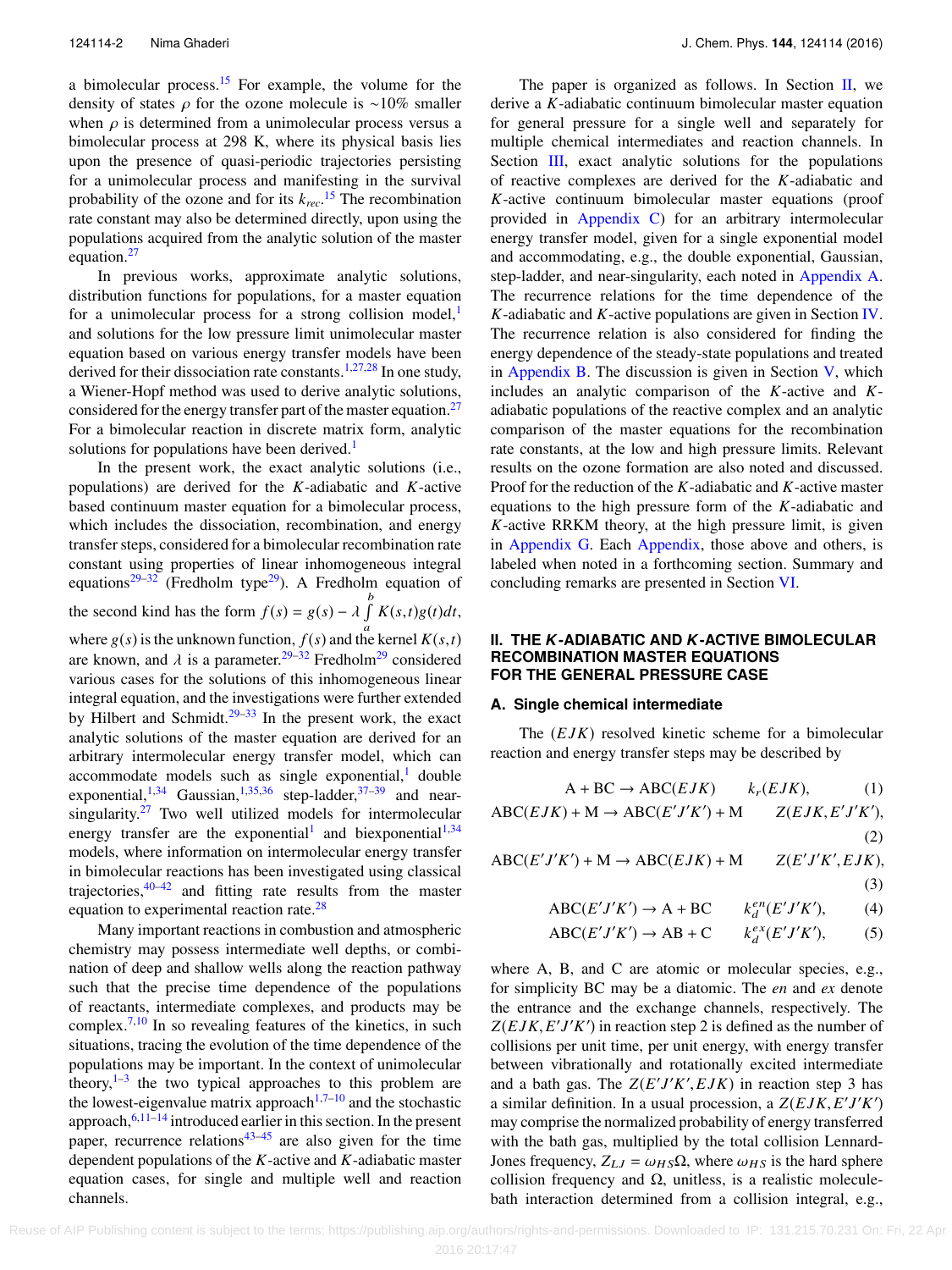Lennard-Jones, which corrects the  $\omega_{HS}$ .<sup>[1](#page-16-0)</sup> Various models for intermolecular energy transfer<sup>1</sup> for the reaction steps 2 and 3 intermolecular energy transfer<sup>[1](#page-16-0)</sup> for the reaction steps 2 and 3 are noted in [Appendix A.](#page-11-0) Reaction steps 1, 4, and 5 may take place only when  $E > E^*(JK)$ , where  $E^*(JK)$  is the critical energy for reaction energy for reaction.

Let  $g(EJK)$  be the population density of molecular products ABC (*EJK*) formed from a process  $A + BC \rightarrow ABC$ , for a given *E*, *J*, and *K*. For an ABC molecule that initially forms from a bimolecular reaction, e.g., reaction step 1, its initial energy is above the dissociation limit, prior to any collision with the bath gas. The equation for the distribution function  $g(EJK)$  satisfies the bimolecular master equation

$$
\frac{dg(EJK,t)}{dt} = k_r(EJK)A(t) \circ BC(t)
$$

$$
-g(EJK,t) \sum_{J'K'} \int_{E_O}^{\infty} Z(EJK,E'J'K')dE'
$$

$$
+ \sum_{J'K'} \int_{E_O}^{\infty} Z(E'J'K',EJK)g(E'J'K',t)dE'
$$

$$
-k_d(EJK)g(EJK,t) \tag{6}
$$

for  $E > E^*(JK)$ , where the lower limit in the integrals for  $F'$  corresponds to the minimum energy of the intermediate *E* ′ corresponds to the minimum energy of the intermediate, where it may be set to  $E_o = -\infty$ . The  $A(t) \circ BC(t)$  denotes the concentration of the reactants A and BC, as a function of time. The association rate constant $39$  is given by

$$
k_r(EJK) = N^*(EJK)e^{-E/kT}/hQ \tag{7}
$$

with partition function *Q* for reactants, and the RRKM theory<sup>[1,](#page-16-0)[16](#page-16-14)[,17](#page-16-10)</sup> dissociation rate constant is given by

$$
k_d^{en,ex}(EJK) = N^*(EJK)/h\rho(EJK)
$$
 (8)

for the entrance and exchange channels *en* and *ex*. The  $N^*(EJK)$  is the number of states at the transition state (TS),<sup>[46](#page-17-5)</sup> related to the corresponding volume of phase space of the TS, and  $\rho(EJK)$  is the density of states of the metastable product. For a process where  $E \le E^*(JK)$ , we have instead

$$
\frac{dg(EJK,t)}{dt} = -g(EJK,t) \sum_{J'K'} \int_{E_O}^{\infty} Z(EJK,E'J'K')dE'
$$

$$
+ \sum_{J'K'} \int_{E_O}^{\infty} Z(E'J'K',EJK)g(E'J'K',t)dE',
$$
(9)

whereupon the dissociation and association channels are now closed, and so each is absent in Eq. [\(9\).](#page-3-0) A recurrence relation for evolving  $g(EJK,t)$  as a function of time, considered for both  $E > E^*(JK)$  and  $E \leq E^*(JK)$ , is given in Section [IV.](#page-6-0)<br>We next, introduce a statistical assumption for t

We next introduce a statistical assumption for the rotational state of ABC after a collision,  $1,47$  $1,47$ 

$$
Z(E'J'K',EJK) = P_{eq}(JK|E)Z(E',E),\tag{10}
$$

where  $P_{eq}(JK|E)$  is the microcanonical equilibrium distribution of *J* and *K* for the given *E*, where we assume a statistical distribution of *J* and *K* for any given *E* of ABC. We write, similarly,

<span id="page-3-1"></span> $\mathbf{0}$ 

$$
Z(EJK, E'J'K') = P_{eq}(J'K'|E')Z(E, E')
$$
 (11)

and for the steady state approximation,  $dg(EJK,t)/dt = 0$ , Eq. [\(6\)](#page-3-1) becomes

<span id="page-3-2"></span>
$$
0 = k_r(EJK)A \circ BC
$$
  
\n
$$
-g(EJK) \sum_{J'K'} \int_{E_O}^{\infty} Z(E,E')P_{eq}(J'K'|E')dE'
$$
  
\n
$$
+ \sum_{J'K'} \int_{E_O}^{\infty} Z(E',E)P_{eq}(JK|E)g(E'J'K')dE'
$$
  
\n
$$
- k_d(EJK)g(EJK).
$$
 (12)

Next factorizing  $P_{eq}$  in the second and third terms on the right hand side in Eq. [\(12\)](#page-3-2) and noting the normalization condition  $\int_{0}^{\infty} P_{eq} dJ dK = 1$ , then Eq. [\(12\)](#page-3-2) further simplifies to

$$
k_{rec}(EJK)A \circ BC = g(EJK) \int_{E_O}^{\infty} Z(E, E')dE'
$$
  

$$
- \sum_{J'K'} \int_{E_O}^{\infty} Z(E', E)g(E'J'K')dE'
$$
  

$$
+ k_d(EJK)g(EJK). \tag{13}
$$

<span id="page-3-5"></span><sup>A</sup> *<sup>K</sup>*-active g(*EK*) can be derived following a similar procedure for the *K*-adiabatic case, except now the *K*-degree of freedom is not explicitly resolved, or rather assumed to have appropriately been averaged over to yield the *K*-active master equation, given by $<sup>1</sup>$  $<sup>1</sup>$  $<sup>1</sup>$ </sup>

<span id="page-3-6"></span><span id="page-3-4"></span><span id="page-3-3"></span>
$$
k_{rec}(EJ)A \circ BC = g(EJ) \int_{E_O}^{\infty} Z(E, E')dE'
$$

$$
- \sum_{J'} \int_{E_O}^{\infty} Z(E', E)g(E'J')dE'
$$

$$
+ k_d(EJ)g(EJ) \qquad (14)
$$

which is the analogue of Eq.  $(13)$ .

The analytic solutions,  $g(EJK)$  for  $E > E^*(JK)$  and  $F^*(IK)$  for Eq. (13) and for its K-active counterpart  $E \le E^*(JK)$ , for Eq. [\(13\)](#page-3-3) and for its *K*-active counterpart, Eq.  $(14)$ , are derived in Section [III.](#page-4-0) The recurrence relations for finding the energy dependence of  $g(EJK)$  in Eq. [\(13\)](#page-3-3) and for the *K*-active  $g(EJ)$  are given in [Appendix B.](#page-12-1)

#### <span id="page-3-0"></span>**B. Multiple chemical intermediates**

We consider chemical species that can be identified with local minima, wells, on the potential energy hypersurface. For a physical situation with multiple intermediates and reaction channels, the *K*-adiabatic master equation, Eq. [\(13\),](#page-3-3) or its  $K$ -active counterpart Eq.  $(14)$ , can be written for each well and the equations then coupled via the chemical reaction terms. Each reaction channel is either associated with another well or with fragmentation products. A master equation describing the time evolution of a population for *N* distribution functions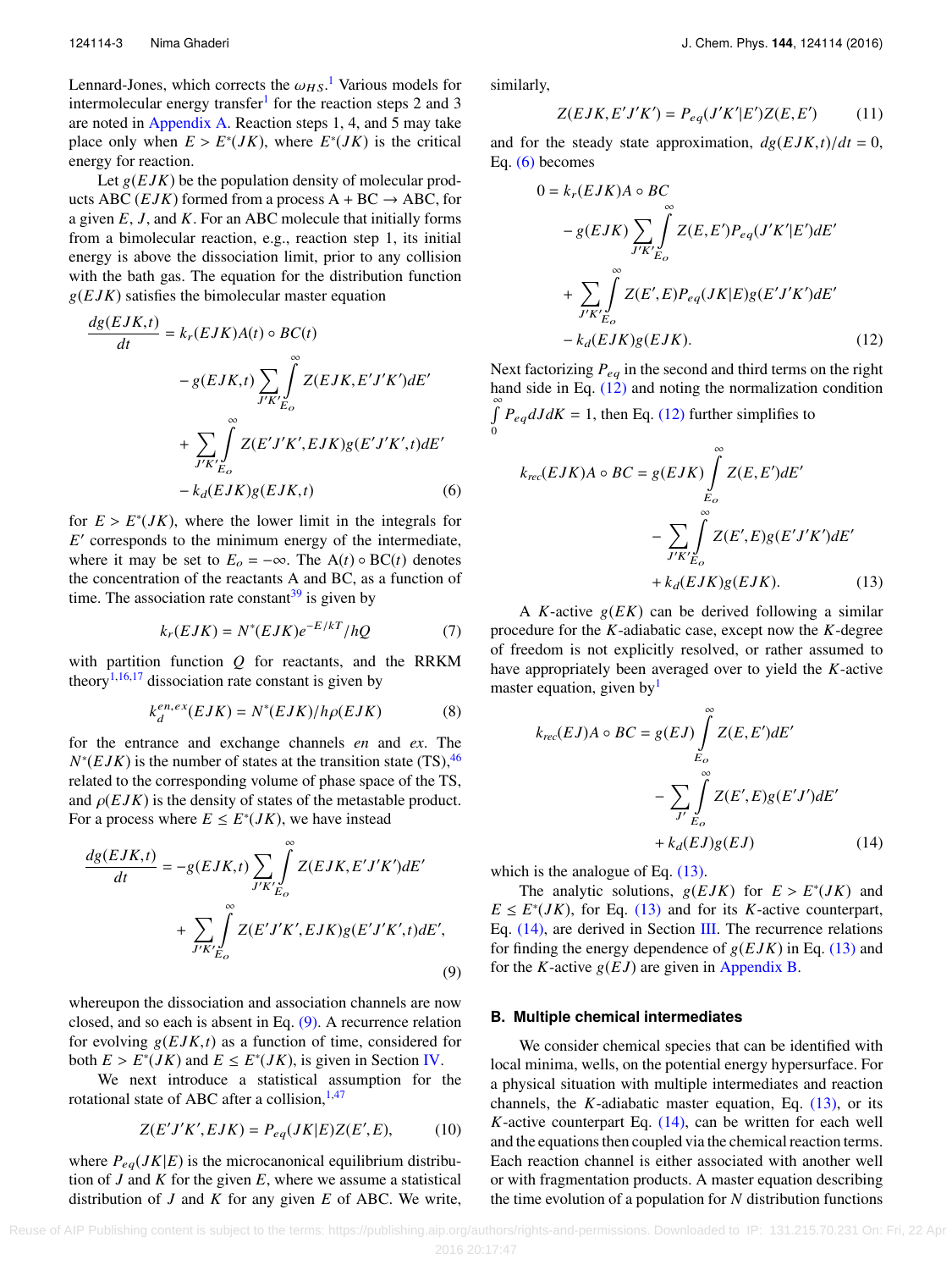$g_i(EJK,t)$ ,  $i = 1,...,N$  for *N* chemical configurations, of  $A \circ BC$  is given by

$$
\frac{dg_i(EJK,t)}{dt} = k_{r_i}(EJK)A(t) \circ BC(t)
$$

$$
- g_i(EJK,t) \sum_{J'K'} \int_{E_O}^{\infty} Z_i(EJK,E'J'K')dE'
$$

$$
+ \sum_{J'K'} \int_{E_O}^{\infty} Z_i(E'J'K',EJK)g_i(E'J'K',t)dE'
$$

$$
- \sum_{q \neq i}^{N} k_{iq}(EJK)g_i(EJK,t)
$$

$$
+ \sum_{q \neq i}^{N} k_{qi}(EJK)g_q(EJK,t)
$$

$$
- k_{d_i}(EJK)g_i(EJK,t)
$$

$$
- \sum_{p=1}^{n_p} k_{p_i}(EJK)g_i(EJK,t), \qquad (15)
$$

where  $A(t) \circ BC(t)$  denotes the time dependent bimolecular reactants A and BC, with an association rate constant  $k_{r_i}(EJK)$  into well *i*. The  $k_{iq}(EJK)$  is the unimolecular rate coefficient for isomerization from well *i* to well *q*, and  $k_{ai}(EJK)$  is the rate constant for the reverse process from well *q* to well *i*. The  $k_{d_i}(EJK)$  is the dissociation rate constant for the i-th chemical intermediate, for well *i*, dissociating to the original reactants (A and BC);  $k_{pi}(EJK)$  is the analogous dissociation rate constant from well *i* to a set of bimolecular product  $p$ , for  $n_p$  product set. The  $K$ -active version of Eq. [\(15\)](#page-4-1) is given by  $1,10$  $1,10$ 

$$
\frac{dg_i(EJ,t)}{dt} = k_{r_i}(EJ)A(t) \circ BC(t)
$$

$$
-g_i(EJ,t) \sum_{J'} \int_{E_O}^{\infty} Z_i(EJ,E'J')dE'
$$

$$
+ \sum_{J'} \int_{E_O}^{\infty} Z_i(E'J',EJ)g_i(E'J',t)dE'
$$

$$
- \sum_{q \neq i}^{N} k_{iq}(EJ)g_i(EJ)
$$

$$
+ \sum_{q \neq i}^{N} k_{qi}(EJ)g_q(EJ) - k_{d_i}(EJ)g_i(EJK,t)
$$

$$
- \sum_{p=1}^{n_P} k_{pi}(EJ)g_i(EJ,t), \qquad (16)
$$

<span id="page-4-0"></span>where all the terms in Eq. [\(16\)](#page-4-2) are now the *K*-active counterpart of those defined earlier for Eq.  $(15)$ . In the usual treatment, the term  $k_{r_i}$  appearing in the master equation is rewritten as  $k_{d_i}$  and the equilibrium constant  $K_{eq_i}$  for  $A + BC \rightleftarrows i$  using detailed balance condition.<sup>[1](#page-16-0)</sup> In the present treatment, the  $k_{r_i}$  may be retained and determined by using Eq. [\(7\),](#page-3-5) for each chemical intermediate. Recurrence relations for treating the time evolution of populations are given in Section [IV.](#page-6-0)

## **III. ANALYTIC SOLUTIONS FOR THE** *K***-ADIABATIC AND** *K***-ACTIVE BIMOLECULAR RECOMBINATION MASTER EQUATIONS**

#### **A.** *K***-adiabatic populations** *g*(*EJK*)

We solve Eq.  $(13)$  for  $g(EJK)$  by recasting Eq.  $(13)$ into a form of Fredholm equation and then find its solu-tion in the standard way.<sup>[29](#page-16-23)</sup> Recasting *K*-adiabatic master equation [\(13\)](#page-3-3) as a Fredholm of the second kind equation, b

$$
y(x) - \lambda \int_{a}^{b} k(x, t) y(t) dt = f(x), a \le x \le b, \text{ yields}
$$
  

$$
g(EJK) - \lambda \sum_{J'K'} \int_{E_O}^{\infty} Z(E', E) g(E'J'K') dE' = f(EJK),
$$
  

$$
E_O \le E \le \infty,
$$
 (17)

<span id="page-4-1"></span>where  $f(EJK) = 0$  for  $E \le E^*(JK)$ , and upon comparing the terms between Eq.  $(13)$  and Eq.  $(17)$  assists to identify

<span id="page-4-8"></span><span id="page-4-7"></span><span id="page-4-3"></span>
$$
f(EJK) = \lambda k_r(EJK)A \circ BC \tag{18}
$$

and

$$
\lambda = \left[ \int_{E_o}^{\infty} Z(E, E') dE' + k_d(EJK) \right]^{-1}.
$$
 (19)

We seek a solution of the *K*-adiabatic master equation, Eq.  $(17)$ , in the form<sup>[29](#page-16-23)[–32](#page-16-24)[,48](#page-17-7)</sup>

<span id="page-4-4"></span>
$$
g(EJK) = f(EJK) + \lambda \hat{A},\tag{20}
$$

where  $g(EJK)$  is later below partitioned into  $g(EJK)_{+}$  and  $g(EJK)$ – for the energy regions  $E > E^*(JK)$  and  $E \le E^*(JK)$ ,<br>respectively and the conditions noted for each and the respectively, and the conditions noted for each and the matching boundary condition are given for the populations. The  $\hat{A}$  in Eq. [\(20\)](#page-4-4) is a coefficient determined by substituting  $g(EJK)$ , Eq. [\(20\),](#page-4-4) into master equation [\(17\)](#page-4-3) (steps are delineated in [Appendix C\)](#page-12-0) to yield

<span id="page-4-9"></span><span id="page-4-5"></span>
$$
\hat{A} = \frac{f_1}{\left[1 - \lambda/\lambda_1\right]},\tag{21}
$$

 $A = \frac{A}{[1 - \lambda/\lambda_1]}$ <br>where the identifications are made for

$$
f_1 = \sum_{J'K'} \int_{E_O}^{\infty} Z(E, E') f(E'J'K') dE'
$$
 (22)

<span id="page-4-2"></span>and

<span id="page-4-6"></span>
$$
\lambda_1 = \left[ \int_{E_O}^{\infty} Z(E, E') dE' \right]^{-1} \tag{23}
$$

which is a unique characteristic value of Eq.  $(17)$ , and where  $\lambda_1$  has been averaged over *J'* and *K'*. The integrals in Eq. [\(21\)](#page-4-5) are supposed to exist, and indeed do on physical grounds, for  $\lambda$ ,  $\lambda_1$ , and  $f_1$ , when for the latter  $k_d \neq 0$  in  $f_1$  for  $E > E^*(JK)$ <br>and  $f_1 = 0$  for  $E \leq E^*(IK)$  and the conditions on  $\lambda/\lambda_1$  in and  $f_1 = 0$  for  $E \le E^*(JK)$ , and the conditions on  $\lambda/\lambda_1$  in Eq. (21) are discussed next and commented in Ref. 49 Eq. [\(21\)](#page-4-5) are discussed next and commented in Ref. [49.](#page-17-8)

On the basis of Eqs.  $(17)-(23)$  $(17)-(23)$ , we obtain the following results regarding the conditions on the solution  $g(EJK)$ : (1) if  $\lambda \neq \lambda_1^{49}$  $\lambda \neq \lambda_1^{49}$  $\lambda \neq \lambda_1^{49}$  (i.e.,  $\overline{E} > E^*(JK)$ ), then for an arbitrary right-hand<br>side of Eq. (17), there exists a unique solution for Eq. (17) side of Eq. [\(17\),](#page-4-3) there exists a unique solution for Eq. [\(17\).](#page-4-3)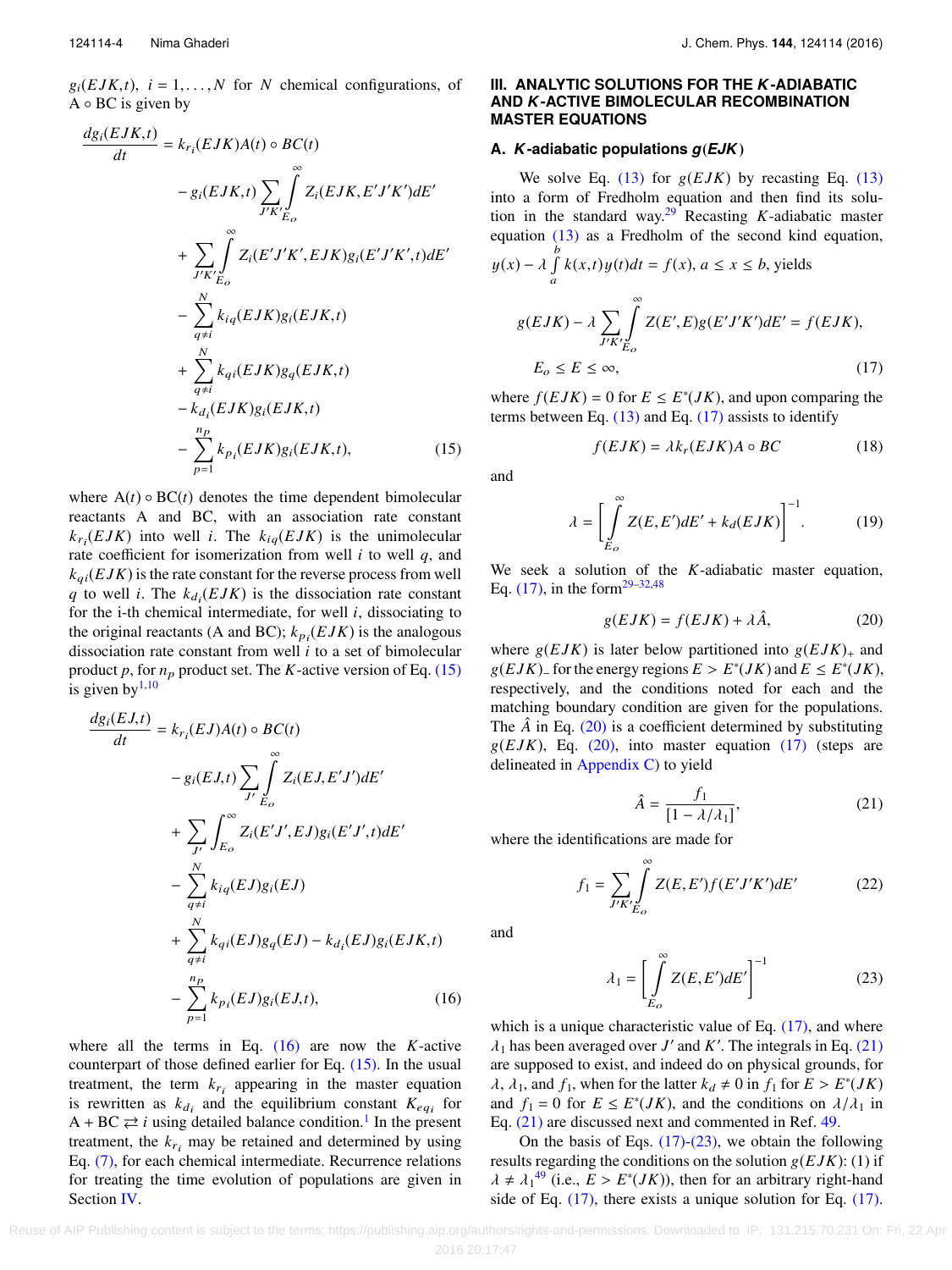Upon substituting for  $f(EJK)$ ,  $\lambda$ , and  $\hat{A}$  into Eq. [\(20\),](#page-4-4) which can be written in the form

$$
g(EJK)_+ = f(EJK) + \frac{\lambda \lambda_1 f_1}{\lambda_1 - \lambda}, \quad E > E^*(JK), \quad (24)
$$

is a solution of Eq. [\(17\),](#page-4-3) where its proof is given in [Appendix C.](#page-12-0) (2) If  $\lambda \neq \lambda_1$  and  $f_1 = 0^{49}$  $f_1 = 0^{49}$  $f_1 = 0^{49}$  (i.e.,  $E \leq E^*(JK)$ )<br>where the dissociation and recombination events are absent where the dissociation and recombination events are absent in the master equation but only the energy transfer steps are available (e.g., reaction steps 2 and 3), then a solution of Eq. [\(17\)](#page-4-3) can be represented in the form

$$
g(EJK)_{-} = \lambda_1 \hat{C}, \quad E \le E^*(JK), \tag{25}
$$

where now  $f(EJK) = 0$  in the right hand side of the master equation, Eq. [\(17\),](#page-4-3) and in Eq. [\(20\),](#page-4-4) since  $k_r(EJK) = 0$  in the numerator of  $f(EJK)$ , as the associative and dissociative physical processes are absent for  $E \le E^*(JK)$ . Eq. [\(25\)](#page-5-0) is a solution of master equation  $(12)$ , as confirmed upon its substitution into the master equation, for  $E \leq E^*(JK)$ (proof provided in [Appendix C\)](#page-12-0), where  $\hat{C}$  is a constant to be determined. To determine  $\hat{C}$ , we utilize the boundary condition,<sup>[27](#page-16-21)</sup> g(*EJK*)<sub>−</sub> = g<sub>eq</sub>(*EJK*) when  $E \rightarrow -D$  (*D* is the dissociation energy of ABC molecule measured from the bottom of its potential well), where  $g_{eq}(EJK)$  denotes the equilibrium probability density that ABC has energy *E*,

<span id="page-5-1"></span>defined by  $g_{eq}(EJK) = \rho(EJK)e^{-E/kT}/Q$ , where  $\rho(EJK)$ <br>is the density of states of the molecule and *Q* is the nartition is the density of states of the molecule and *Q* is the partition function of ABC in the center-of-mass system of coordinates. Corrections to the equilibrium density have also been derived for various energy transfer models and is noted here as  $c_E$ .<sup>[27](#page-16-21)[,28](#page-16-22)</sup> Writing  $g_{eq}(EJK)$  as  $g_{eq}(0)e^{-E/kT}$  and equating the latter<br>with  $g(EJK)$  in Eq. (25), so to be  $g_{eq}(0)c_0e^{-E/kT} = \lambda \hat{C}$ with  $g(EJK)$ − in Eq. [\(25\),](#page-5-0) so to be  $g_{eq}(0) c_E e^{-E/kT} = \lambda_1 \hat{C}$ ,<br>and including the  $c_E$  vield for  $\hat{C}$ and including the  $c_E$ , yield for  $\hat{C}$ ,

<span id="page-5-6"></span><span id="page-5-2"></span>
$$
\hat{C} = \frac{g_{eq}(0)c_E e^{-E/kT}}{\lambda_1},\tag{26}
$$

<span id="page-5-0"></span>where  $\lambda_1 \neq 0$ . The following boundary condition holds<br>between the  $\alpha_1$  and  $\alpha_2$  domains: between the  $g_+$  and  $g_-$  domains:

$$
\frac{g(EJK)_+}{f(EJK) + \lambda \hat{A}} = \frac{g(EJK)_-}{\lambda_1 \hat{C}}\tag{27}
$$

upon noting Eqs.  $(21)$  and  $(24)-(26)$  $(24)-(26)$ .<sup>[50](#page-17-9)</sup> Further exposition on the boundary condition is discussed in [Appendix D.](#page-13-0) For the last condition on the solution  $g(EJK)$ , (3) if  $\lambda = \lambda_1$  and  $f_1 \neq 0$ , then there are no solutions to the master equation.<sup>[51](#page-17-10)</sup> Cases (1) and (2) are focused upon and further treated in the present paper for their interesting physical relevance.

Upon considering case (1), the  $E > E^*(JK)$  region, and<br>ting the expressions for  $f(EJK)$  and at Eqs. (18) inserting the expressions for  $f(EJK)$ ,  $\lambda$ , and  $\lambda_1$ , Eqs. [\(18\),](#page-4-7) [\(19\),](#page-4-8) and [\(23\),](#page-4-6) respectively, into  $g(EJK)_+$ , Eq. [\(24\),](#page-5-1) then yields

$$
g(EJK)_{+} = k_{r}(EJK)A \circ BC/\left[\int_{E_{o}}^{\infty} Z(E,E')dE' + k_{d}(EJK)\right]
$$
  
+ 
$$
\frac{\left[\int_{E_{o}}^{\infty} Z(E,E')dE' + k_{d}(EJK)\right]^{-1}\left[\int_{E_{o}}^{\infty} Z(E,E')dE'\right]^{-1} \sum_{J'K'} \int_{E_{o}}^{\infty} f(E'J'K')Z(E,E')dE'}{\left[\int_{E_{o}}^{\infty} Z(E,E')dE'\right]^{-1} - \left[\int_{E_{o}}^{\infty} Z(E,E')dE' + k_{d}(EJK)\right]^{-1}}.
$$
(28)

The transition probability  $Z(E, E')$  in Eq. [\(28\)](#page-5-3) satisfies the completeness requirement<sup>[52–](#page-17-11)[54](#page-17-12)</sup> in the form  $\int_{a}^{E}$  $\int_{-\infty}^{\infty} Z(E, E') dE'$  $+\int_{E}^{\infty} Z(E, E') dE' = Z_{LJ}$ , where the lower integration limit  $E$  on the first integral was extended to  $-\infty$  for mathematical convenience and the unity was multiplied by the *Z*LJ. Upon considering both the up and down energy transitions, then  $\int_{E_2}^{\infty} Z(E, E') dE'$  may be set to  $Z_{LJ}$  in Eq. [\(28\),](#page-5-3) where  $Z(E, E')$  $E_o$  is assumed normalized, multiplied by the Lennard-Jones frequency. Eq. [\(28\)](#page-5-3) then reduces, also upon rearranging it, to

$$
g(EJK)_{+} = \frac{k_r(EJK)A \circ BC}{Z_{LJ} + k_d(EJK)}
$$
  
+  $k_d(EJK)^{-1} \sum_{J'K'} \int_{D}^{\infty} f(E'J'K')Z(E,E')dE'.$  (29)

<span id="page-5-3"></span>On checking the upper limiting value of  $g(EJK)_{+}$ , in the region  $\overline{E} > E^*(J\overline{K})$ , away from the reaction threshold<br>as energy increases, we find as  $F \to \infty$  [ $Z_{i,t} + k(f K)$ ] as energy increases, we find as  $E \to \infty$ ,  $[Z_{LJ} + k_d(EJK)]$  $> k_r(EJK)$ , since the collision frequency via  $Z_{LJ}$  increases, and  $k_r \rightarrow 0$  according to Eq. [\(7\),](#page-3-5) so the first term and, similarly, the second term approach zero in Eq. [\(29\),](#page-5-4) hence  $g(EJK)_+ \rightarrow 0$  as expected.

We now consider case (2),  $E \le E^*(JK)$ , for g(*EJK*)<sub>−</sub>. Upon substituting for  $\lambda_1$  and  $\hat{C}$ , Eqs. [\(23\)](#page-4-6) and  $(26)$ , respectively, into Eq.  $(25)$  for  $g(EJK)$ <sub>−</sub> yields

<span id="page-5-5"></span>
$$
g(EJK)_{-} = g_{eq}(0)c_{E}e^{-E/kT}
$$
 (30)

<span id="page-5-4"></span>to be the equilibrium distribution of populations multiplied by a correction factor  $c_E$  given elsewhere for a single exponential, double exponential, and near singularity models for intermolecular energy transfer.[27,](#page-16-21)[28](#page-16-22)

Reuse of AIP Publishing content is subject to the terms: https://publishing.aip.org/authors/rights-and-permissions. Downloaded to IP: 131.215.70.231 On: Fri, 22 Apr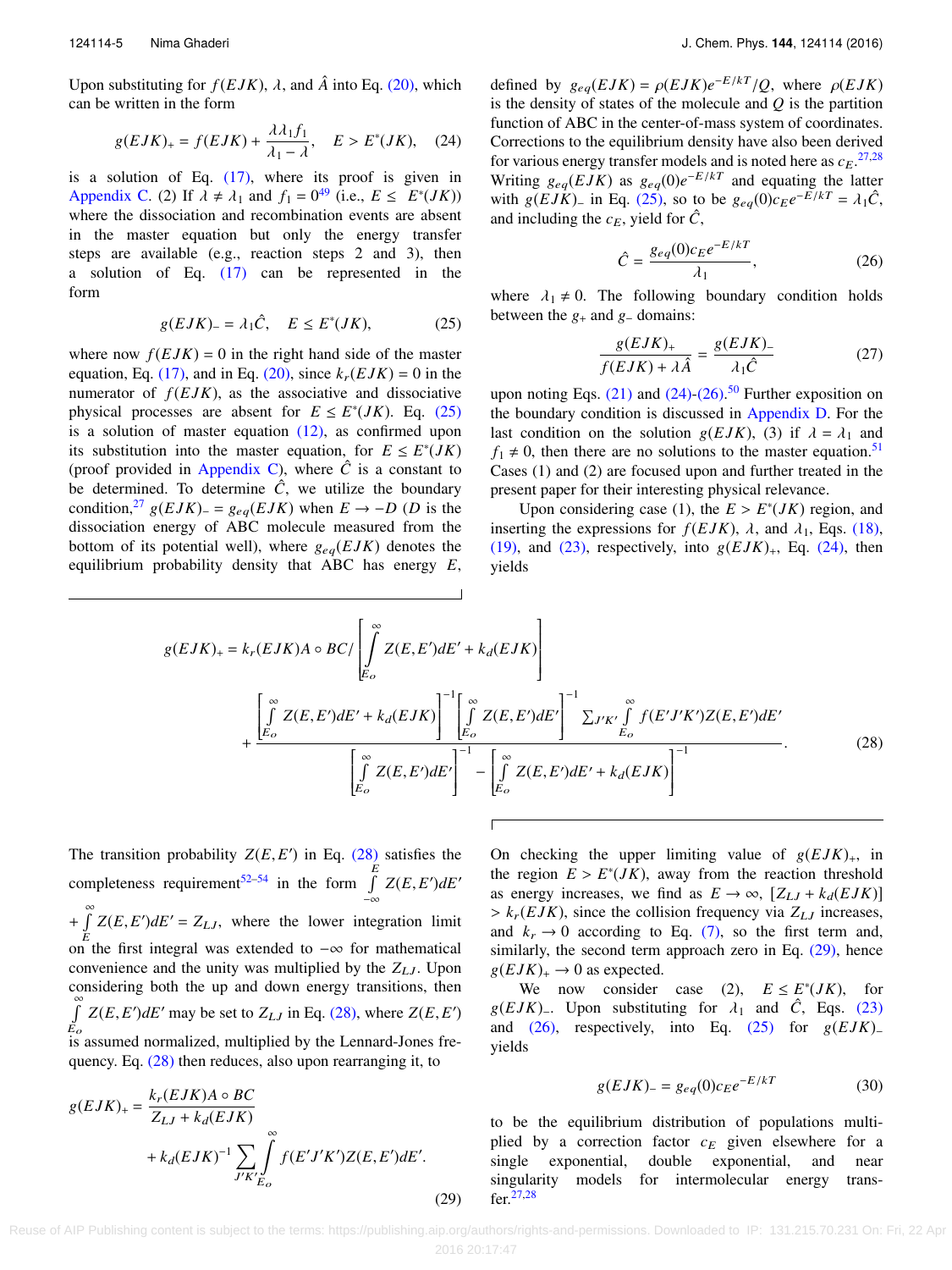For the single exponential model for intermolecular energy transfer, $\frac{1}{1}$  $\frac{1}{1}$  $\frac{1}{1}$  we have

$$
Z(E, E') = \begin{cases} Z_o e^{-(E - E')/\gamma}, & E' < E \\ Z_o e^{-(E' - E)/\gamma'}, & E' > E \end{cases} \tag{31}
$$

where  $\gamma$  and  $\gamma'$  are the deactivation and activation constants,<br>in which they are related to each other by detailed balance in which they are related to each other by detailed balance. The  $Z_0$  contains the normalization constant,  $1/(\gamma + \gamma')$ , for the transition probability of single exponential model and the the transition probability of single exponential model and the Lennard-Jones frequency. For the convenience of the reader, the functional forms of  $Z(E, E')$  for other intermolecular<br>energy transfer models e.g. double exponential Gaussian energy transfer models, e.g., double exponential, Gaussian, step-ladder, and near singularity models, are given in [Appendix A.](#page-11-0) For the region  $E > E^*(JK)$ , upon making the substitution for  $f(E'/K')$  and  $Z(E, E')$  from Eqs. (18) and substitution for  $f(E'J'K')$  and  $Z(E, E')$  from Eqs. [\(18\)](#page-4-7) and (31) into Eq. (29) vields [\(31\),](#page-6-1) into Eq. [\(29\)](#page-5-4) yields

$$
g(EJK)_{+} = \frac{k_r(EJK)A \circ BC}{Z_{LJ} + k_d(EJK)} + k_d(EJK)^{-1}Z_o
$$
  
 
$$
\times \sum_{J'K'} \int_{E_O}^{\infty} \frac{k_r(E'J'K')A \circ BC \ e^{-|E-E'|/\gamma^{(')}}dE'}{[Z_{LJ} + k_d(E'J'K')]},
$$
  
 
$$
E > E^*(JK).
$$
 (32)

When the concentration of the reactants  $A \circ BC$  is deemed independent of  $E'$ , e.g., when the concentration of reactants produced in reaction step 4 of the kinetic scheme, with energy *E* ′ , is negligible compared to the starting initial concentration of reactants, then for simplicity, A ◦ BC may be factored outside of the integral sign in the second term of Eq. [\(32\).](#page-6-2) Likewise, the prime appearing in  $k_r(E'J'K')$  for *E'* may be dropped, and as well the primes on *J* ′*K* ′ (again when making the assumption of negligible populations from the counterpart primed channels relative to a dominating reaction step 1), in the second term under the integral sign. For the evaluation of the integral in the second term of Eq.  $(32)$ , the conditions from Eq. [\(31\)](#page-6-1) are observed for the energy regions, where  $\gamma^{(')}$ <br>in Eq. (32) denotes either selecting  $\gamma$  for the region  $F' \leq F$ in Eq. [\(32\)](#page-6-2) denotes either selecting  $\gamma$  for the region  $E' < E$ ,<br>or selecting  $\gamma'$  for  $F' > F$ , with the appropriate limits of or selecting  $\gamma'$  for  $E' > E$ , with the appropriate limits of integration for each region <sup>55</sup> and with  $k$  and  $k$ , defined by integration for each region,<sup>[55](#page-17-13)</sup> and with  $k_r$  and  $k_d$  defined by Eqs. [\(7\)](#page-3-5) and [\(8\),](#page-3-6) respectively. Eq. [\(32\)](#page-6-2) was derived under the consideration of both the up and down intermolecular energy transfers.

The number of states  $N^*$  at the TS that appears in the terms  $k_r$  and  $k_d$  in Eq. [\(32\)](#page-6-2) may be determined using variational RRKM theory.<sup>[16,](#page-16-14)[17](#page-16-10)</sup> For example, for a two state TS, the  $N^*(EJK)_{eff} = N^*_{EJK} N^*_{EJK} / [N^*_{EJK} + N^*_{EJK} - N^*_{EJK} N^*_{EJK} N^*_{EJK}]$  where  $N^*_{EJK}$  and  $N^*_{EJK}$  represent the number of states at the two minima in a plot of  $N(EJK)$  vs number of states at the two minima in a plot of *N*(*E JK*) vs the reaction coordinate *R*, and  $N_{EJK}^{\text{max}}$  represents the maximum in the number of states in between these two minima.[15](#page-16-9)[,56](#page-17-14)[–59](#page-17-15)

A system of integral equations, e.g., analogue of Eq. [\(17\),](#page-4-3) may be transformed into a single integral equation [\(Appendix E\)](#page-14-0), and its analytic solution for populations are given in [Appendix F,](#page-14-1) for a simpler non-isomerizing case.

#### **B.** *K***-active populations for** *g*(*EJ*)

The *K*-active counterpart of  $g(EJK)$  is

<span id="page-6-1"></span>
$$
g(EJ)_+ = \frac{k_r(EJ)A \circ BC}{Z_{LJ} + k_d(EJ)} + k_d(EJ)^{-1}
$$
  
 
$$
\times \sum_{J'} \int_{E_O}^{\infty} f(E'J')Z(E,E')dE', \quad E > E^*(J), \quad (33)
$$

where in the derivation the *K* degree of freedom was averaged over at the outset. Likewise for region  $E \leq E^*(J)$ ,

<span id="page-6-4"></span>
$$
g(EJ)_{-} = g_{eq}(0)c_{E}e^{-E/kT}, \quad E \le E^{*}(J) \tag{34}
$$

<span id="page-6-0"></span>is acquired.

#### **IV. RECURRENCE RELATIONS FOR THE TIME DEPENDENT** *K***-ADIABATIC AND** *K***-ACTIVE BIMOLECULAR MASTER EQUATIONS**

#### **A. Single chemical intermediate**

We consider the time dependent bimolecular *K*-adiabatic master equation given by Eq.  $(6)$ , for a single chemical intermediate. In its discretized form with respect to time, Eq. [\(6\)](#page-3-1) becomes

<span id="page-6-2"></span>
$$
g(EJK, t_{j+1}) = k_r(EJK)A(t_j) \circ BC(t_j)\Delta t
$$
  

$$
- g(EJK, t_j)\Delta t \sum_{J'K'} \int_{C'}^{\infty} Z(EJK, E'J'K')dE'
$$
  

$$
+ \Delta t \sum_{J'K'} \int_{E_O}^{\infty} Z(E'J'K', EJK)g(E'J'K', t_j)dE'
$$
  

$$
- k_d(EJK)g(EJK, t_j)\Delta t + g(EJK, t_j), \quad (35)
$$

<span id="page-6-3"></span>where a constant integration step ∆*t* may be chosen and consider a discrete set of points  $t_i = \Delta t(j-1)$ , where *j*  $= 1, \ldots, m$ , where *m* is the final time step. Recurrent relation, Eq.  $(35)$ , may be considered for the separate cases  $g(EJK,t_{j+1})$ <sub>+</sub> and  $g(EJK,t_{j+1})$ <sub>-</sub> for the energy regions *E*  $E^*(JK)$  and  $E \le E^*(JK)$ , respectively. When  $E \le E^*(JK)$ , then the first and the fourth terms in the right hand side of then the first and the fourth terms in the right hand side of Eq. [\(35\)](#page-6-3) are zero since  $k_r = 0$  and  $k_d = 0$ , and the recurrence relation then corresponds as an analog of the continuum master equation, Eq. [\(9\).](#page-3-0)

For the initial step,  $i = 1$ , either  $g(EJK, t_{j+1})$  or  $g(EJK,t_{j+1})$ <sub>−</sub> may be considered, where the initial conditions are either known, or when suitable, may be selected according to either Eq.  $(29)$  or  $(30)$  for the steady state solutions and inserted into the right hand side of Eq. [\(35\),](#page-6-3) along with the remaining functions appearing there,  $60$  and so one evaluates for the left hand side of Eq. [\(35\).](#page-6-3) For steps  $j \ge 2$ , a newly acquired left hand side of Eq.  $(35)$  is reinserted back into the right hand side of Eq. [\(35\),](#page-6-3) so to acquire either  $g(EJK,t_{i+1})_+$  or  $g(EJK,t_{i+1})$ <sub>−</sub> for a desired step  $t_{i+1}$ . The  $g(EJK,t_{i+1})$ 's may be calculated according to a specific intermolecular energy transfer model, such as those appearing in [Appendix A.](#page-11-0) The above protocol then accomplishes evolving the states  $g(EJK,t_{i+1}).$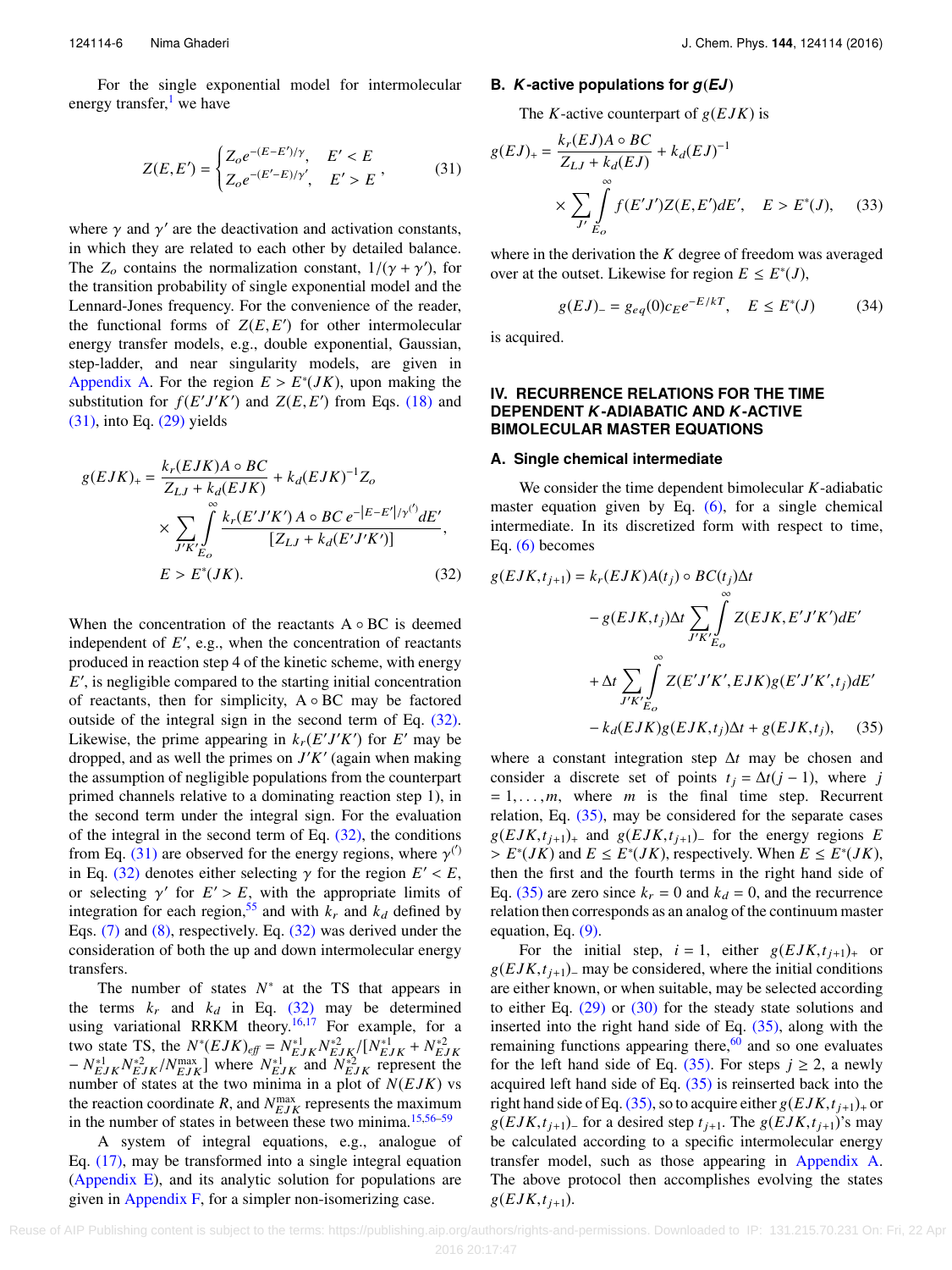For the selection of the initial condition, if based on a steady state population, the assumption such that an initial transient incubation time has elapsed for the reaction of interest needs to be substantiated, and then the time evolution of  $g(EJK,t_{i+1})$  may be calculated in the above treatment. Some problems of interest commensurable to this treatment may involve the study of the evolution of populations on scales longer than the initial transient state, which may include branching factors in the chemical reaction.

The recurrence relation for  $g(EJ,t)$  for the *K*-active counterpart of Eq.  $(35)$  is given by

$$
g(EJ,t_{j+1}) = k_r(EJ)A(t_j) \circ BC(t_j)\Delta t
$$
  

$$
- g(EJ,t_j)\Delta t \sum_{J'} \int_{E_O}^{\infty} Z(EJ,E'J')dE'
$$
  

$$
+ \Delta t \sum_{J'} \int_{E_O}^{\infty} Z(E'J',EJ)g(E'J',t_j)dE'
$$
  

$$
- k_d(EJ)g(EJ,t_j)\Delta t + g(EJ,t_j), \qquad (36)
$$

where the *K* degree of freedom has appropriately been averaged over. The  $g(EJ, t<sub>j+1</sub>)$  may be evolved in a similar fashion as was described for the *K*-adiabatic case. The recurrence relations for the steady-state solutions to the *K*-adiabatic and *K*-active master equation are given in [Appendix B.](#page-12-1)

#### **B. Multiple chemical intermediates**

The time-dependent *K*-adiabatic and *K*-active master equations describing multiple chemical intermediates and reaction channels were given by Eqs.  $(15)$  and  $(16)$ , respectively. In discretized form, the *K*-adiabatic master equation, Eq. [\(15\),](#page-4-1) becomes

$$
g_i(EJK, t_{j+1}) = \Delta t \ k_{r_i}(EJK)A(t_j) \circ BC(t_j)
$$
  
\n
$$
- g_i(EJK, t_j)\Delta t \sum_{J'K'} \int_{E_O}^{\infty} Z(EJK, E'J'K')dE'
$$
  
\n
$$
+ \Delta t \sum_{J'K'} \int_{E_O}^{\infty} Z(E'J'K', EJK)g_i(E'J'K', t_j)dE'
$$
  
\n
$$
- \Delta t \sum_{q \neq i}^{N} k_{iq}(EJK)g_i(EJK, t_j)
$$
  
\n
$$
+ \Delta t \sum_{q \neq i}^{N} k_{qi}(EJK)g_q(EJK, t_j)
$$
  
\n
$$
- \Delta t \sum_{p=1}^{N} k_{qi}(EJK)g_i(EJK, t_j)
$$
  
\n
$$
- \Delta t \sum_{p=1}^{n_p} k_{p_i}(EJK)g_i(EJK, t_j) + g_i(EJK, t_j)
$$
  
\n(37)

for the population distribution functions  $g_i(EJK,t),i$  $= 1, \ldots, N$  for *N* chemical intermediates, and again choosing the nodes for time  $t_j$ ,  $j = 1, \ldots, m$ , where *m* is the final time

step, with a constant integration step ∆*t*, in Eq. [\(37\),](#page-7-1) and the remaining terms were defined earlier following Eq. [\(15\).](#page-4-1)

Similarly, the recurrence relation for the time dependent *K*-active master equation, Eq.  $(16)$ , is given by

$$
g_i(EJ, t_{j+1}) = \Delta t \, k_{r_i}(EJ)A(t_j) \circ BC(t_j)
$$
  
\n
$$
- g_i(EJ, t_j)\Delta t \sum_{J'} \int_{E_O}^{\infty} Z(EJ, E'J')dE'
$$
  
\n
$$
+ \Delta t \sum_{J'} \int_{E_O}^{\infty} Z(E'J', EJ)g_i(E'J', t_j)dE'
$$
  
\n
$$
- \Delta t \sum_{q \neq i}^{n} k_{iq}(EJ)g_i(EJ, t_j)
$$
  
\n
$$
+ \Delta t \sum_{q \neq i}^{n} k_{qi}(EJ)g_q(EJ, t_j)
$$
  
\n
$$
- \Delta t \, k_{d_i}(EJ)g_i(EJ, t_j)
$$
  
\n
$$
- \Delta t \sum_{p=1}^{n_p} k_{pi}(EJ)g_i(EJ, t_j) + g_i(EJ, t_j), \qquad (38)
$$

<span id="page-7-2"></span><span id="page-7-0"></span>where the *K* degree of freedom has been averaged over.

#### **V. DISCUSSION**

#### **A. Comments on** *K*

The angular momentum component *K* in a molecule varies because of Coriolis coupling in the vibrations, coupling, for example, the symmetric and antisymmetric stretching vibrations, about 60  $\text{cm}^{-1}$  apart, for ozone at the lowest ozone energies.[15](#page-16-9) A *K* degree of freedom for a given chemical reaction of interest may be ascertained to be *K*-adiabatic or *K*-active, e.g., by following its time evolution using classical trajectories<sup>[18](#page-16-11)</sup> in a unimolecular or a bimolecular study. When a *K*'s value is approximately constant as a function of time, such as been discerned for  $\alpha$ zone,<sup>[15](#page-16-9)[,18](#page-16-11)</sup> then such may be an indication of *K* exhibiting adiabaticity and may minimally be sharing energy with the remaining degrees of freedom, such as with vibration.

The utilization of an appropriate Eckart frame<sup>[61](#page-17-17)</sup> embedding for investigating *K*, rather than a simpler instantaneous inertial tensor axes body fixed frame, may be useful to minimize the Coriolis coupling between the rotation and vibration, so in turn to minimize any artifact in causing unwanted undulation in the value of *K* upon its investigation and reporting.

<span id="page-7-1"></span>A rotation and vibrationally excited molecule may possess a sufficient amount of energy to dissociate; however, it may do so only if its *K* is less than a *K*max given by<sup>[19,](#page-16-13)[20](#page-16-12)</sup>  $K_{\text{max}} = \left[2(E - E_{\text{diss}}) - J^2/\sqrt{\langle I_2 \rangle \langle I_3 \rangle}\right] / \left[1/\langle I_1 \rangle - 1/\sqrt{\langle I_2 \rangle \langle I_3 \rangle}\right]$  $-1/\sqrt{\langle I_2 \rangle \langle I_3 \rangle}$ ]<sup>1/2</sup> where  $E_{diss} = E - E_{rot}, \langle I_i \rangle$  are the averaged<br>principle, moments of inertias and *K* may take up values principle moments of inertias and *K* may take up values ranging from  $-J$  to *J*. In the Eckart frame,<sup>[61](#page-17-17)</sup> the  $K_{\text{max}}$ may be appropriately adapted. For such values of *K* that satisfy  $|K| > K_{\text{max}}$ , then the vibrational energy, in particular, for a relevant reaction coordinate, is less than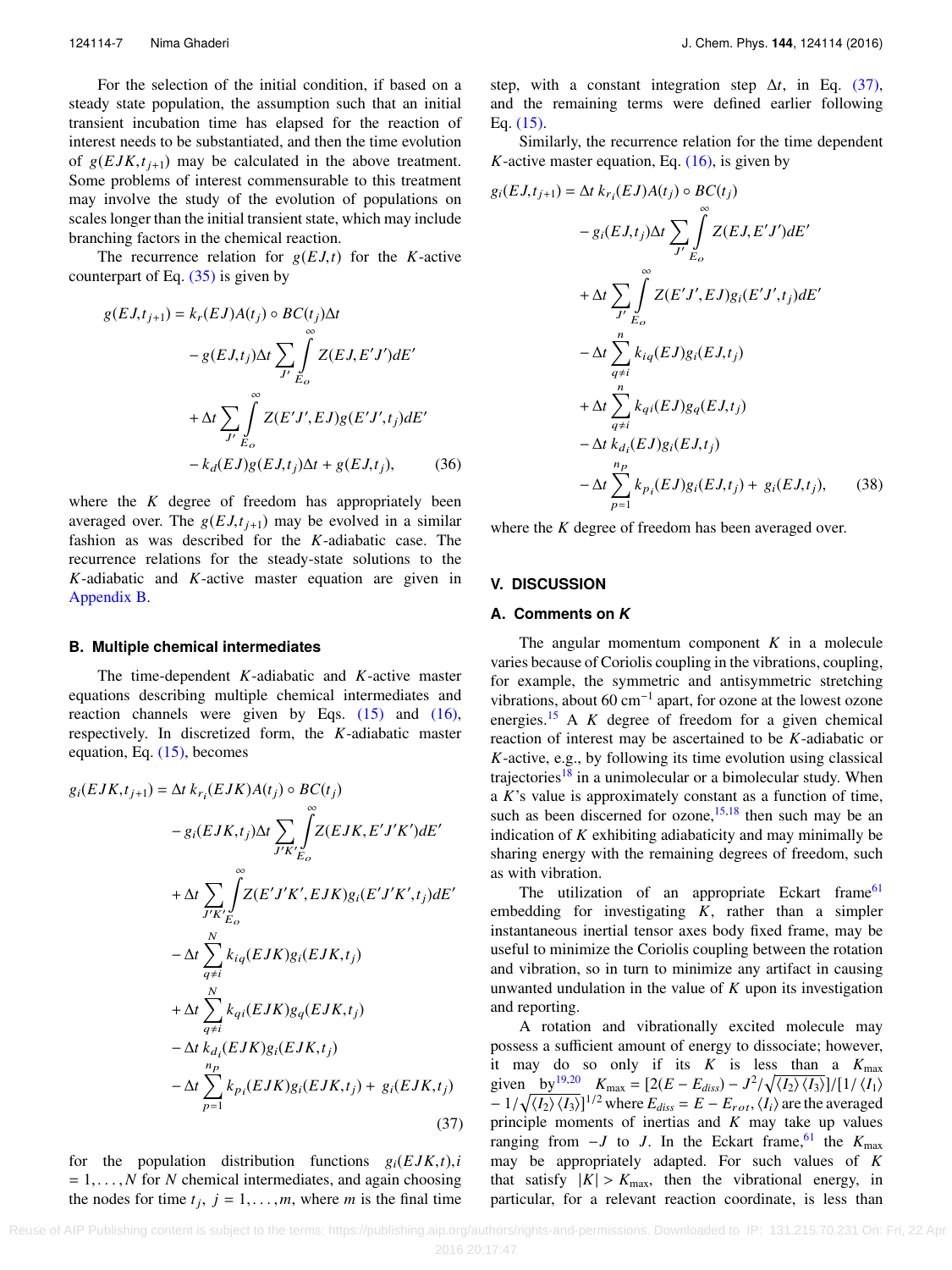the dissociation barrier and the excited molecule would not be able to dissociate. This has been observed for the ozone molecule for a unimolecular process $19,20$  $19,20$  and can be investigated for a bimolecular process for ozone and in other systems.

## **B. Analytic comparison of the** *K***-active and** *K***-adiabatic populations of reactive complexes**

In RRKM theory, an inequality between the *K*-active and the *K*-adiabatic systems has been discussed for a fixed  $TS^{21}$  $TS^{21}$  $TS^{21}$ and found valid independent of whether or not the position of the TS depends on *K* and/or *J* (variational form of RRKM theory) and whether a 1-TS or a 2-TS expression is used for  $k_{rec}$  (adiabatic).<sup>[15](#page-16-9)</sup> Likewise, herein, we proceed to inquire on how the *K*-adiabatic and *K*-active rates for a physical system described by master equations, Eqs. [\(13\)](#page-3-3) and [\(14\),](#page-3-4) compare to each other and elucidate the inequalities, when RRKM theory is used to determine the  $k_r$  and  $k_d$  in the populations. We first proceed to compare the *K*-active and *K*-adiabatic populations with each other in this section. This comparison informs on the physical circumstances on when the *K*-active population is expected to be greater or equal to the *K*-adiabatic population, which in turn yields further insight into the inequality of recombination rates for the energy regimes.

It is observed from Eqs.  $(29)$  and  $(33)$  that the *K*-adiabatic and *K*-active populations, each depends on the quantities  $k_r$ ,  $k_d$ , and the  $Z_{LJ}$ , for the energy region  $E > E^*$ <br>and so they are used in the analysis which then leads to and so they are used in the analysis which then leads to an emergence of specific conditions, on the inequalities of the *K*-active population of the reactive complexes  $g(EJ)$ to the *K*-adiabatic  $\sum_{K} g(EJK)$  population for an arbitrary intermolecular energy transfer model for a single well. An analysis is subsequently made for the  $E \leq E^*$  region. In Ref. [62,](#page-17-18) the rationale for the selection of the test conditions is discussed. For the  $E > E^*$  region (a) if  $k_r(EJ)/\sum_{K} k_r(EJK)$  $\frac{K}{k}$   $k_e(EJ)/\sum_{k} k_d(EJK)$  then  $g(EJ)_+ > \sum_{k} g(EJK)_+^{K}$  or (b) if  $k_r(EJ)/\sum_{K}^{K} k_r(EJK) = k_d(EJ)/\sum_{K} k_d(EJK)$ , then  $g(EJ)_+$  $=\sum_{K} g(EJK)_{+}^{62}$  $=\sum_{K} g(EJK)_{+}^{62}$  $=\sum_{K} g(EJK)_{+}^{62}$  Upon noting the definitions of  $k_r$  and  $k_d$ , the test condition for case (b) implies that  $1 = N^*(EJ)$  $\frac{1}{K} \sum_{K} N^{*}(EJK) = [N^{*}(EJ)/\sum_{K} N^{*}(EJK)][\sum_{K} \rho(EJK)/\rho(EJ)],$ upon necessarily assuming that  $\sum_{K} \rho(E \hat{J}K)/\rho(EJ) = 1$  and  $N^*(EJ)/\sum_{K} N^*(EJK) = 1$ . This physical situation would only arise when the criterion  $N^*(EJ)/\sum_K N^*(EJK) = 1$ , and so case (b) is less probable than case (a), e.g., for ozone at TS.[15](#page-16-9) Finally, the case  $k_r(EJ)/\sum_K k_r(EJK) < k_d(EJ)/\sum_K k_d(EJK)$ does not arise physically, since the latter inequality implies 1  $\leq N^*(EJ)/\sum_{K} N^*(EJK) < [N^*(EJ)/\sum_{K} N^*(EJK)][\sum_{K} \rho(EJK)]$  $/\rho(EJ)$ ], but the last inequality is violated, upon also noting that  $\sum_{K} \rho(EJK)/\rho(EJK) \leq 1$ . A qualitative physical picture of the test condition (a) states that if the rate of association for *K*-active relative to its *K*-adiabatic counterpart is greater relative to the ratio of dissociations

then, expectedly the *K*-active populations accumulate more so relative to the *K*-adiabatic case. Upon extending this logic to case (b), then the *K*-active and *K*-adiabatic populations are equal because the rate of association for *K*-active to *K*-adiabatic is the same as dissociation rate for *K*-active to *K*-adiabatic.

The relation  $k_r(EJ) \ge \sum_K k_r(EJK)$  is expected, since  $N^*(EJ) \ge \sum_K N^*(EJK)$ , upon noting the definition of  $k_r$ , where a proof is given in Ref. [15.](#page-16-9) As an example, for the formation of the metastable ozone molecule, values of  $K \leq 5$  make the greatest contribution to the number of states at the transition state, for a typical  $J \approx 15$  $J \approx 15$ , <sup>15</sup> where  $N^*(EJ) > \sum_{K} N^*(EJK)$  for ozone, and  $k_r(EJ)$  based on RRKM theory was found to be greater than  $k_r(EJK)$ , and the same inequality held between the comparison of the averaged thermal rates, a factor of 2, between the temperatures, 130 and 373 K.<sup>[15](#page-16-9)</sup>

For the  $E \leq E^*$  region, from Eq. [\(30\)](#page-5-5) for  $g(EJK)$ <sub>−</sub>, we for the *K*-adiabatic population distribution function have for the *K*-adiabatic population distribution function,  $g_{eq}(E = 0, JK) = \rho(E = 0, JK)/Q$ , and its *K*-active analogue is  $g_{eq}(E = 0, J) = \rho(E = 0, J)/Q$ . In a physical scenario, whereupon  $K$  is adiabatic and its value in phase space is restricted to a tighter interval relative to an active *K*, then  $\rho(EJ) \ge \sum_{K} \rho(EJK)$ , where the inequality may arise since  $\rho(EJK) = 0$  for certain select *K*'s, in contrast to an active *K*, so to lower the *K*-adiabatic density of states. Thus,  $g(EJ)$ <sub>−</sub> ≥  $\sum_{K} g(EJK)$ <sub>−</sub> is expected at all pressures, for a given temperature, where  $Q$  is the same partition function for both the *K*-active and *K*-adiabatic cases. For example, a study on the evolution of *K* as a function of time in a unimolecular classical trajectory sampling of  $O_3 +$  Ar reported results on a pseudo-adiabatic behaviour of *K*, e.g.,  $K \sim 11$ , for a time duration up to 100 ps, for  $O_3$  near the dissociation energy, so to restrict the *K*-adiabatic density of states for the metastable  $O_3$ .<sup>[18](#page-16-11)</sup> However, as pressure increases, the collision of complexes with the bath gas may facilitate *K* to sample a larger range of interval and effectively may give rise to  $g(EJ)$ <sup>*\_*</sup>  $\cong$   $\sum_{K} g(EJK)$ <sup>*\_\_*</sup>.

<span id="page-8-0"></span> $K$  Additional physical considerations, for both energy regions, include how the *K*-motion evolves in the intermediate complex as a function of time, the efficacy of energy transfer with the bath gas as a function of pressure, and its impact on the modulation of *K*. Subtleties abound whereby when the initial *K* is small, e.g.,  $K \cong 1$ , from a bimolecular formation, and thereafter energy may flow from the vibrational degrees of freedom so may serve to "heat" the *K* rotational degree of freedom, when the intramolecular energy transfer is effective, and then broaden the range of *K* as a function of time.<sup>[18](#page-16-11)</sup> The time between collisions,  $\tau$ , and the efficacy of the intramolecular energy transfer between rotation and vibration play an important role, whereby as  $\tau$  increases then smaller *K*'s may reach a higher value, unless if rotation and vibration reach internal equilibrium faster than  $\tau$ , where then no dependence of intramolecular energy transfer on  $\tau$  would be expected.<sup>[18](#page-16-11)</sup> A discussion related to these matters, concerning the recombination rate, is expounded in Sec. [V C.](#page-8-0)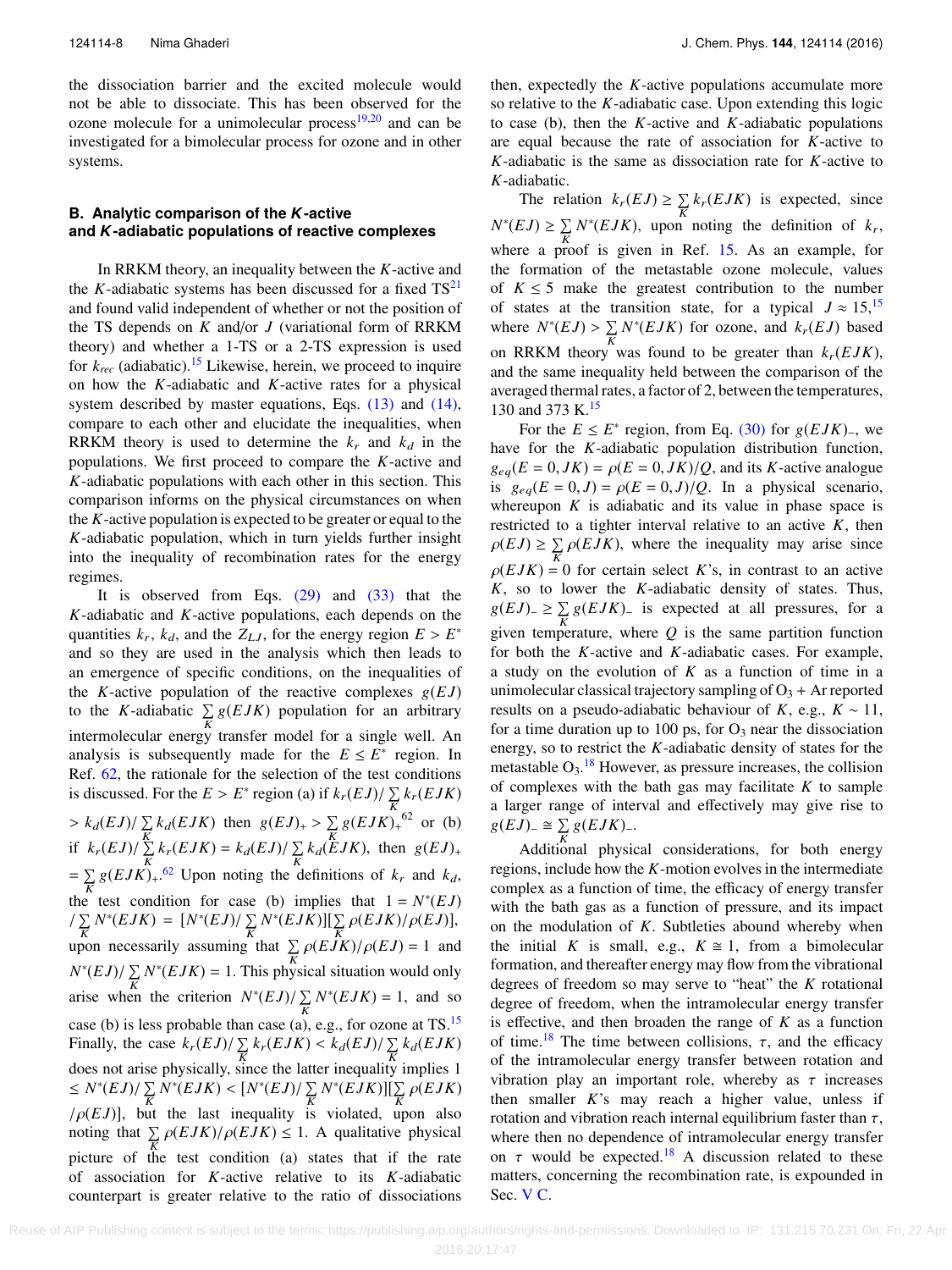## **C. Analytic comparison of the** *K***-active and** *K***-adiabatic forms of the master equations for the recombination rate constants at limiting pressures**

#### *1. High pressure limit*

At the high pressure limit,  $Z_{LJ} \rightarrow \infty$ , for the energy region  $E > E^*$ , the first and second terms in the right hand<br>side of the *K*-adjabatic master equation Eq. (13) cancel each side of the *K*-adiabatic master equation, Eq. [\(13\),](#page-3-3) cancel each other, and so the right hand side of Eq. [\(13\)](#page-3-3) remains with its third term where upon its reduction, after substituting for  $g(EJK)$ <sub>+</sub> there from Eq. [\(29\),](#page-5-4) yields the expression  $k_{rec}(EJK) = (hQ)^{-1}N^*(EJK)e^{-E/kT}$ . The details of the proof are given in [Appendix G.](#page-15-0) A similar analysis for the high pressure limit expression for the *K*-active master equation yields  $k_{rec}(EJ) = (hQ)^{-1}N^*(EJ)e^{-E/kT}$ . So, the *K*-adiabatic and *K*-active master equations at the high pressure limit each reduce, respectively, to the well known RRKM theory high pressure limit expression<sup>[16](#page-16-14)[,63](#page-17-19)</sup> for the *K*-active and its *K*-adiabatic counterpart, for the recombination rate constant.

At the high pressure limit, but for the energy region  $E \leq E^*$ , we again have the first and second terms in the *K*-adiabatic master equation, Eq. [\(13\),](#page-3-3) cancel each other, and the third term is also zero since  $k_d(EJK) = 0$  appearing there, so  $k_{rec}(EJK) = 0$ , for this energy region (proof given in [Appendix G\)](#page-15-0). Similarly, we have for the *K*-active case  $k_{rec}(EJ) = 0$ . Thus, at the high pressure limit, the contributions to the recombination rate constant arise only from the energy region  $E > E^*$ , for both the *K*-adiabatic and *K*-active cases.<br>An analytic comparison between the *K*-active and

An analytic comparison between the *K*-active and *K*-adiabatic *krec*'s, at the high pressure limit, then yields  $k_{rec}(EJ) > \sum_{K} k_{rec}(EJK)$  since  $N^*(EJ) > \sum_{K} N^*(EJK)$  at the TS, and  $k_{rec}(EJ) = \sum_{K} k_{rec}(EJK)$  when  $N^*(EJ) = \sum_{K} N^*(EJK)$ at its TS.[15](#page-16-9)

One may inquire on the expectations for the degree of agreement for *K*-active and *K*-adiabatic recombination rate constants from a master equation at the high pressure limit. We draw upon previous investigations based on classical trajectory<sup>[18](#page-16-11)</sup> and our calculation from RRKM theory for ozone formation at the high pressure limit to form insight and initiate expectations on this matter. Since the high pressure form of the master equation reduces to the high pressure form of RRKM theory at the high pressure limit, as noted in the beginning of this section, then an RRKM theory calculation may be calculated for this pressure regime, for comparing the *K*-active and *K*-adiabatic recombination rate constants. The high pressure limit form of RRKM theory yields ∼0.9 for the ratio of the *K*-adiabatic to the *K*-active recombination rate constant for ozone formation at 300 K, using an "any-looseness" model $64$  of the ozone complex at the transition state, which takes into account the natural tightness of the complex at the TS, and quantum counting for  $N^*(EJ)$ and  $N^*(EJK)$  upon using a ground state potential energy surface $65$  for ozone in the calculations. The remaining small discrepancy reflected in the ratio arises from the enhanced knowledge of the *K* dependence of the passage function at the TS,  $N^*(EJK)$ , as the flux traverses the transition state, compared to the calculation in the *K*-active case. Omitting

the allowed *K*'s in a *K*-active calculation, or to either let *K* exceed the bound of −*J* to *J*, by approximating with a free exchange of energy between vibrational modes and the *K* term, or to only consider *J* and assume *K* is averaged within the *J* limits without delineating the allowed *K*'s at the transition state, would yield a discrepancy of about a factor of 2 or greater when compared to the *K*-adiabatic rate. At the high pressure limit, the agreement between the *K*-active and *K*-adiabatic recombination rate constants for ozone is close to unity, and perhaps in other reactions, the physics may permit a variance about a factor of 2 and can be further investigated for various systems. The final ratio may not be unity in some circumstances for specific systems, because of possible unique geometric constraints, e.g., the shape of the molecule may render forth directional effects to become important at the transition state when considering the principle axis associated with *K*, interacting with the bath gas, to impede the formation of a metastable complex for selected  $K$ 's, and such a possible  $K$  dependence of complex formation can be further investigated, and the omission of this information in a *K*-active calculation may give rise to a discrepancy. The Chaperon mechanism (i.e., bath gas interactions with O and  $O_2$ ) for assisting the formation of ozone has been discussed in the literature.<sup>[66,](#page-17-22)[67](#page-17-23)</sup> Intramolecular and intermolecular energy transfers, as a function of pressure, also play a role in facilitating *K* to explore its range discussed next, whereby the noting of their physics is then extended to analyze the high pressure limit.

A previous trajectory based study<sup>[18](#page-16-11)</sup> on the intramolecular and intermolecular energy transfer for ozone showed that the excited ozone molecules are "cooled" in collisions with argon atoms with a mechanism that involves both intramolecular and intermolecular energy transfers, where the rotation-translation channel for energy transfer plays a dominant role relative to a vibration-translation channel.<sup>[18](#page-16-11)</sup> In successive collisions with argon, the *J* and the *K* gradually relaxed to their average equilibrium values,  $J_{eq} \approx 17$  and  $K \approx 3.5$  (classical value reported<sup>[18](#page-16-11)</sup>) for collision energies  $E_{coll} = 200 \text{ cm}^{-1}$ .<sup>18</sup> Angular momentum  $J \approx 15$  and *K* up to ~5 are the values that contribute the most to the recombination rate constant for ozone formation.<sup>[15](#page-16-9)</sup> It has been found from classical trajectories<sup>[18](#page-16-11)</sup> that the time between collisions,  $\tau$ , controls the energy loss per collision for the internal energy *E*int, the vibrational energy  $E_v$ , and by  $E_{int} = E_v + E_r$ , the rotational energy  $E_r$  of the ozone molecule. The equilibrium rotational energy of ozone, with multiple collisions (precise number of collisions unspecified in Ref. [18\)](#page-16-11) with argon atoms, decreased from 233 cm<sup>-1</sup> to 203 cm<sup>-1</sup>, as  $\tau$  decreased from 170 ps to 6 ps,<br>reported<sup>18</sup> to be caused by a smaller amount of intramolecular reported<sup>[18](#page-16-11)</sup> to be caused by a smaller amount of intramolecular energy transfer from vibration to rotation as the time between collision decreased. As such, the mean of the magnitude of *K* would be expected to reach a lower value, as the magnitude of *J* would be smaller for a lowered rotational energy. The total internal energy of ozone appeared to be greater by at least ~600 cm<sup>-1</sup> as  $\tau$  decreased from 170 to 6 ps, by the 100th collision (results noted in Figure 7 of Ref. 18, whereby 100th collision (results noted in Figure 7 of Ref. [18,](#page-16-11) whereby a subtlety may be noted that the 6 ps and the 170 ps trajectory based data reported an initial total internal energy of 0 and 200 cm<sup>-1</sup>, respectively, relative to the dissociation energy of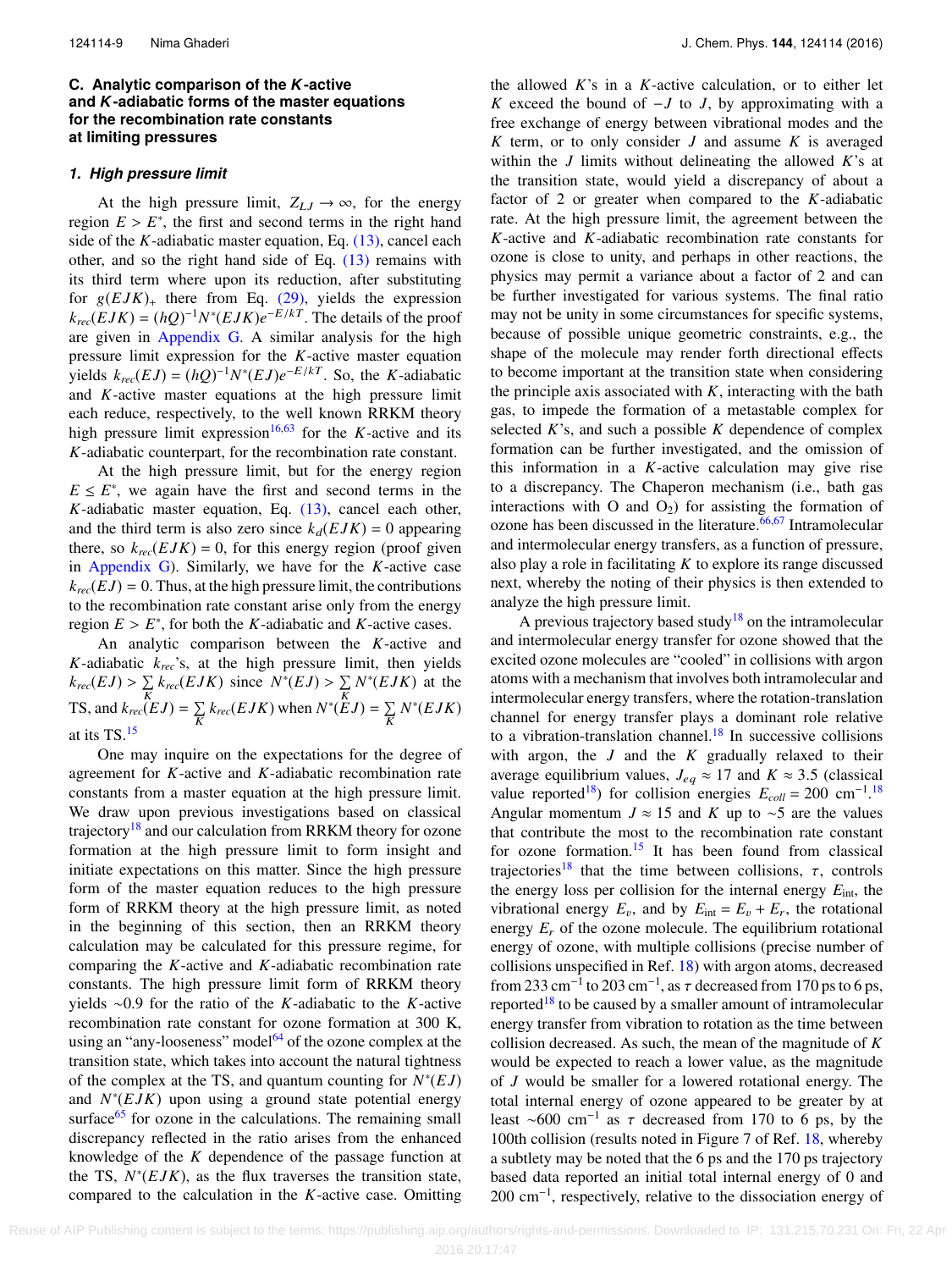ozone, prior to any collision).[18](#page-16-11) The *J* dependence of the total internal energy transfer, ∆*E*int, is commonly explained in terms of the Landau-Teller model<sup>[68](#page-17-24)</sup> and based on the comparison of characteristic time scales of collision, rotation, and vibration.

In the high pressure limit, as  $Z_{LJ} \rightarrow \infty$ , the time between collisions has  $\tau \to 0$ , and so one may posit, upon extending the physical premise at the lower pressures, that the multiple collisions interacting with the rotational mode would exchange energy, but now more rapidly, and facilitate *K* to reach an equilibrium value. Meanwhile, the Coriolis coupling (constant  $\sim$ 0.5 cm<sup>-1</sup>,<sup>[69](#page-17-25)</sup> for coupling the symmetric and antisymmetric stretching vibrations of ozone) is of course ever present and is the driving force of  $K(t)$ , <sup>[19](#page-16-13)</sup> and the constrained energy sharing with the *K* degree of freedom would continue to take place on its own time scale (greater than the characteristic time scale, 60 fs, of the principle moment of inertias of  $O_3$ , <sup>[19](#page-16-13)</sup> where the value of *K* for ozone has been observed to be pseudo-adiabatic for times up to 500 ps according to our study of trajectories. Upon extending the premise of the logic of the collision time and energy transfer at the lower pressures to the high pressure limit, then the multiple collisions play a dominant role in cooling and heating the rotational degree of freedom until an equilibrium value is reached. The vibrational channel may also participate to a greater degree in exchanging energy with the bath gas, than is found at the lower pressures,  $^{18}$  $^{18}$  $^{18}$  and would again serve to contribute in settling *K* to an equilibrium value, after multiple collisions at the high pressure, and may be a point of investigation in the future.

In finalizing the above notings and analysis, the *K*-adiabatic recombination rate constants for ozone approaching the value of the *K*-active rate, at the high pressure limit, ratio of about 0.9, may be noted to be consistent with the aforementioned analysis, and whereby the multiple collisions interacting with the rotational channel may facilitate and assist the *K* to explore a wider range beyond its adiabatic values in its *J* limit, even upon noting the physical back-drop in which the intramolecular energy transfer is restricted in the ozone molecule as observed from trajectory studies. The collisions with the bath gas molecules would in turn supply a physical channel for *K* to explore its possible range, and circumvent an intramolecular energy restriction on the modulation of the value of *K*. Generally, in turn, in a numerical treatment of a thermal  $k_{rec}$  for a given reaction, the coverage of  $K$  is to be noted when determining  $\sum_{j,K} N^*(EJK)$  and  $\sum_{j,K} \rho(EJK)$ .

Finally, some subtleties regarding  $N^*(EJK)$  are delineated. In a calculation of  $N^*(EJK)$  from variational RRKM theory,  $16,17$  $16,17$  and then using it in a master equation, or in an RRKM theory calculation, it is beneficial to study *N*(*E JK*) vs *R*, extending to large *R*'s, center-to-center distance of reaction coordinate, up to 10 bohrs radius when considering ozone, or possibly a greater distance for other reactions. For example, it is found that although  $N^*(EJK)$  for ozone may be nonzero for select values of  $(EJK)$ , e.g., for  $E = 0.2 kT$  above the dissociation limit,  $J = 20$  and  $K = 5$  at the transition state,  $R = 5.2$  bohrs radius, however, at larger distances of  $R \geq 8.3$  bohrs,  $N(EJK) = 0$ , and so the incoming flux would have been obstructed at the larger distance, and not reach the transition state, and so in the absence of this noting, the flux and, hence, the recombination rate constant would have

been overestimated. This highlights the relationship between geometry, total energy, and angular momentum of the complex on when it to be physically reified and indicates that noting the history of the flux upon reaching the transition state is also important on delineating to include or exclude a given *J* and *K* value in phase space, for contributing to  $N^*(EJK)$  and hence to  $g(EJK)$  and to the recombination rate constant at a given pressure and temperature. A *K*-active calculation omitting these subtleties would contribute to discrepancies with a *K*-adiabatic calculation, and such errors can be avoided, when determining the bimolecular recombination rates for reactions of interest.

#### *2. Low pressure limit*

At the low pressure limit, i.e., as  $Z_{LJ} \rightarrow 0$ , for the energy region  $E > E^*$ , upon comparing<sup>[70](#page-17-26)</sup> the *K*-adiabatic<br>and *K*-active based master equations. Eqs. (13) and (14) and *K*-active based master equations, Eqs. [\(13\)](#page-3-3) and [\(14\),](#page-3-4) respectively, yields  $k_{rec}(EJ) > \sum_{K} k_{rec}(EJK)$  when  $N^*(EJ)$ K  $\sum_{K} N^*(EJK)$  at the TS, or  $k_{rec}(EJ) = \sum_{K} k_{rec}(EJK)$  when  $N^*(EJ) = \sum_K N^*(EJK)$  at its TS. These results on the comparison of the relative magnitude of the *K*-adiabatic and *K*-active  $k_{rec}$ 's agree with that found in an earlier work<sup>[15](#page-16-9)</sup> on the *krec*'s, at low pressure, derived from RRKM theory.

For the energy region  $E \le E^*$ , as  $Z_{LJ} \to 0$ , there is no contribution to either *K*-active or *K*-adiabatic recombination rate constant, since each term, in Eqs. [\(13\)](#page-3-3) and [\(14\),](#page-3-4) is zero.

In the low pressure limit, as  $Z_{LJ} \rightarrow 0$ , since collisions with the intermediate complex are absent, then it is the intramolecular energy transfer process that influences the modulation of the value of *K* via the Coriolis coupling, and as the sole driving force of *K*, rendering it *K*active or *K*-adiabatic. Thus, at the low pressure limit, the discrepancy between the *K*-active and *K*-adiabatic rates may indeed be larger than at the high pressure limit, since the increase of  $\tau$  brings forth the issue of intramolecular energy transfer and its dampening effect on the modulation of *K* to the forefront of the analysis $19$  and serves to restrict the range of  $K$  in ozone, or in other systems when the intramolecular energy coupled to the *K* degree of freedom is constrained.

A previous calculation of the *K*-active to *K*-adiabatic recombination rates based on RRKM theory that included a single exponential model for intermolecular energy transfer, at low pressure (1 atm, 100 ps between collisions), yielded a ratio of 2.1 at  $T = 298$  K, prior to corrections for recrossings (20%) and quasi-periodicity (11%), and after the latter corrections the ratio became 1.7.[15](#page-16-9) A detailed calculation of the master equations at the low pressure limit and for a varying pressure would provide a requisite accurate comparison and can be fruitful, and as such is planned to partake for the ozone recombination. The investigation of other reactions would provide insight and be beneficial, e.g.,  $Cl + C_2H_2 \rightarrow C_2H_2Cl^{21}$  $Cl + C_2H_2 \rightarrow C_2H_2Cl^{21}$  $Cl + C_2H_2 \rightarrow C_2H_2Cl^{21}$  In the acetylene reaction, a sensitivity of the pressure and temperature dependent association rate constant using RRKM theory has been noted and challenges on agreement with experiment were described in Ref. [21.](#page-16-15)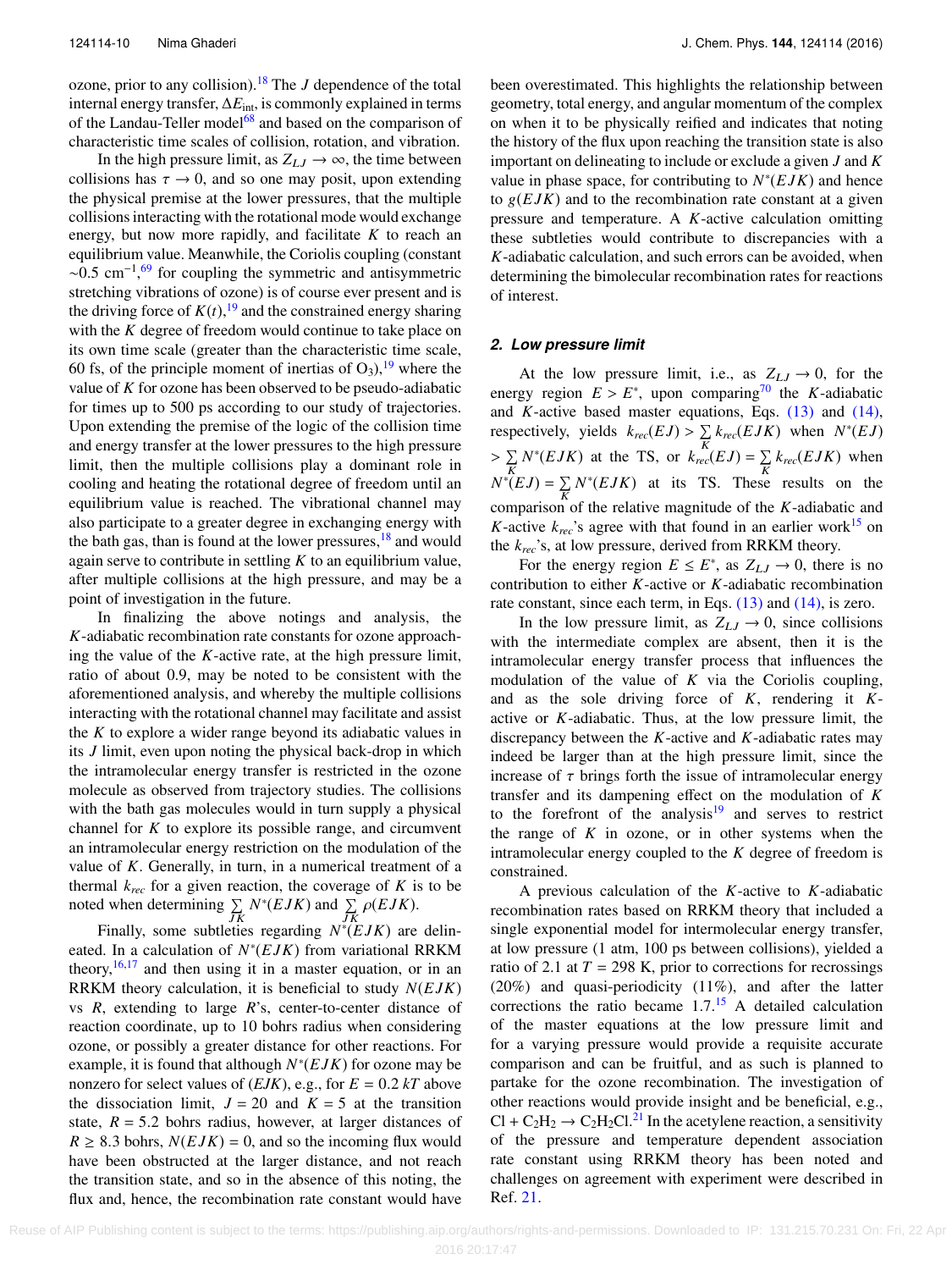#### **D. Treatment of population and master equations**

Under the condition that the steady state condition,  $dg(EJK)/dt = 0$ , holds in a bimolecular reaction of interest, such as after a short initial period where *K*-adiabatic populations  $g(EJK)$  relax toward a steady state,<sup>[41](#page-17-27)</sup> then the closed form analytic solutions, i.e., the populations, reported in Section [III,](#page-4-0) may be used to determine the bimolecular recombination rate constant as a function of temperature. $27,71$  $27,71$ The aforementioned analysis also applies when *K* is active. For an investigation of a time-dependent population, the expressions for the recurrence relations may be amenable.

For calculating the steady-state populations, e.g., from Eq. [\(32\),](#page-6-2) the  $N^*(EJK)$  and  $\rho(EJK)$  can be determined<br>separately on the side and similarly for the *K*-active  $N^*(F)$ separately on the side, and similarly for the *K*-active  $N^*(EJ)$ and  $\rho(EJ)^{72,73}$  $\rho(EJ)^{72,73}$  $\rho(EJ)^{72,73}$  $\rho(EJ)^{72,73}$  (e.g., using a Beyer-Swinehart algorithm)<sup>[74](#page-17-31)</sup><br>and then each function quarried for k, in the integral of the and then each function quarried for  $k_d$  in the integral of the second term of Eq. [\(32\).](#page-6-2)

For the usual treatment of the master equations, the incorporation of the *K*-adiabatic resolved states in the eigenvalue method or in the stochastic based method master equations can be useful when the *K*-adiabatic regime is physically relevant. Each aforementioned method can proceed to surmount its own challenge regarding the matter. The incorporation of the *K*-adiabatic resolved states in the eigenvalue method may increase the size of the matrix to be diagonalized and associated challenges on efficiency may be explored and circumscribed. For a stochastic approach, upon the incorporation of the *K* resolved states in the method, one may explore the efficiency for convergence of rates and investigate the normalization of the collision step size distribution when the density of states is sparse,  $\frac{75}{10}$  $\frac{75}{10}$  $\frac{75}{10}$  for a resolved *E*, *J*, and *K*. A successful incorporation of *J* and *K* states into either methods may be useful for determining the bimolecular rate constants for reactions of interest.

#### <span id="page-11-1"></span>**VI. SUMMARY AND CONCLUDING REMARKS**

A *K*-adiabatic based master equation has been derived for the bimolecular recombination rate constant, considered for both single and multiple well chemical reactions. Exact analytic solutions, the *K*-adiabatic and *K*-active steadystate populations of reactive complexes, were derived in closed form for the master equations using theory of integrals (with Fredholm theory). The solutions are for an arbitrary intermolecular transfer energy model, illustrated for a single exponential case and may also accommodate others, e.g., double exponential, Gaussian, step-ladder, and near-singularity models. The recurrence relations were also given for evolving the populations as a function of time, and for treating the energy dependence of the populations for the time independent case.

An analytic comparison was made for the relative magnitude of the *K*-active and *K*-adiabatic populations, where the latter is less than or equal to the former. Analytic comparison of the *K*-active and *K*-adiabatic based bimolecular master equations was also made for the recombination rate constants,  $k_{\text{rec}}(K\text{-active})$  and  $k_{\text{rec}}(K\text{-adiabatic})$ , at the low and high pressure limits. At the high pressure limit, the *krec* for

each *K*-adiabatic and *K*-active master equation was shown to be equivalent, respectively, to the *K*-adiabatic and *K*-active forms of RRKM theory expressions at the high pressure limit, whereby only the energy region  $E > E^*$  contributed to the recombination rate constant. This equivalence at the high recombination rate constant. This equivalence at the high pressure limit may serve as a check on the calculation of rates based on master equations, for reactions of interest. The  $O_3$  and its recombination exhibit an adiabatic  $K$ , although, the calculated ratio of the *K*-adiabatic to the *K*-active recombination rate of  $O_3$  at the high pressure limit yielded about 0.9, and the reasons for it as related to the intermolecular energy transfer were discussed, and expectations on the matter delineated. The pressure and temperature dependence of the *K*-adiabatic and *K*-active populations of ozone and its rate of formation using master equations will be investigated elsewhere.

#### **ACKNOWLEDGMENTS**

It is a great pleasure and an honor for the author to acknowledge Professor Rudolph A. Marcus for valuable discussions, comments, and noting a great teacher, the incredible erudition and venerable depth ever present. The constructive comments of the anonymous reviewers are also appreciated very much. N.G. would also like to thank Mrs. Monavareh Vojdani (grandmother) for inquiries, stimulating discussions on bimolecular reactions and kind encouragement, with much appreciation imparted.

## <span id="page-11-0"></span>**APPENDIX A: INTERMOLECULAR ENERGY TRANSFER MODELS FOR** *<sup>Z</sup>*(*E, E*′ )

For a double exponential model of energy transfer between a molecule and its bath gas, we have<sup>[1](#page-16-0)</sup>

$$
Z(E, E') = Z_o[\exp(-|E - E'|/\gamma) + c \exp(-|E - E'|/d)],
$$
  
\n
$$
E' < E,
$$
  
\n
$$
Z(E, E') = Z_o[\exp(-|E - E'|/\gamma') + c \exp(-|E - E'|/d')],
$$
  
\n
$$
E' > E,
$$
  
\n(A2)

where  $Z_o$  is a constant and  $\gamma$ ,  $\gamma'$  and *d*, *d'* are related by detailed balance. The  $\gamma$  and  $\gamma'$  are the same as those of the detailed balance. The  $\gamma$  and  $\gamma'$  are the same as those of the samele exponential model and the constants c and d may single exponential model and the constants *c* and *d* may be obtained from a classical trajectory calculations data for vibrational energy transfer.

For a Gaussian model of intermolecular energy transfer,[1](#page-16-0)[,35](#page-16-27)[,36](#page-16-28)

$$
Z(E, E') = \begin{cases} Z_o e^{-(E - E')^2/\gamma^2}, & E' < E \\ Z_o e^{-(E' - E)^2/\gamma^2}, & E' > E \end{cases} \tag{A3}
$$

for use in the *K*-adiabatic master equation, Eq. [\(17\),](#page-4-3) where  $γ$  and  $γ'$  are the deactivation and activation constants, in which they are related to each other by detailed balance which they are related to each other by detailed balance. The  $Z<sub>o</sub>$  contains a normalization constant multiplied by the Lennard-Jones frequency.

For a step-ladder model for intermolecular energy transfer,  $37-39$  $37-39$  we have

$$
Z(E, E') = Z_o \sigma, \tag{A4}
$$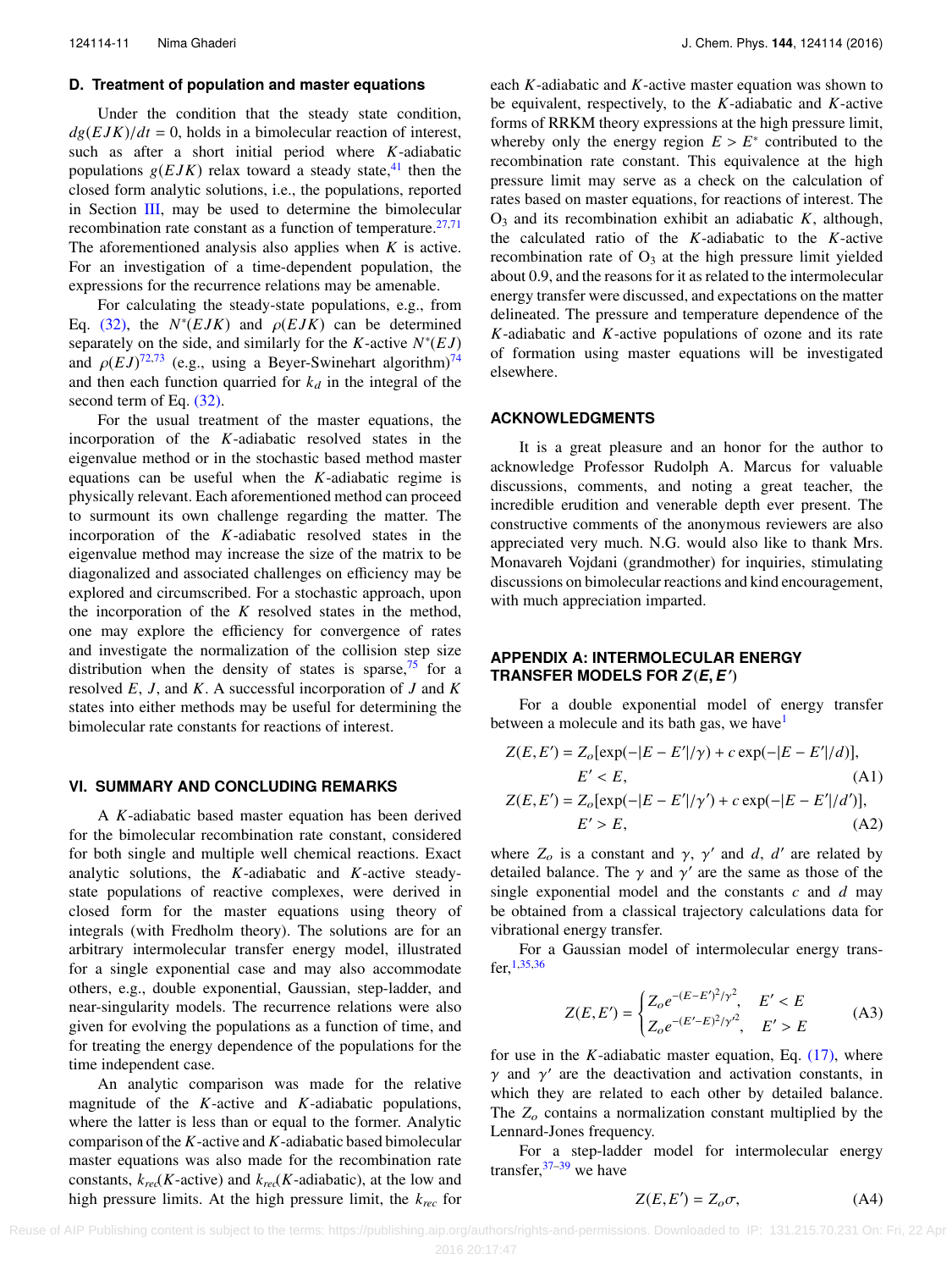where  $\sigma$  is a constant when  $|E - E'| = \langle \Delta E \rangle_{E_d}$ ; otherwise  $Z(E, E') = 0$  and the "un" transitions would be given by  $Z(E, E') = 0$ , and the "up" transitions would be given by detailed balance  $37-39.76$  which can be utilized in the master detailed balance,  $37-39,76$  $37-39,76$  $37-39,76$  which can be utilized in the master equation, Eq. [\(13\).](#page-3-3) A complex step-ladder model with a distribution of step may also be considered. $37$ 

Typically, the "up" transitions have been neglected in using the step-ladder model according to an assumption that high level of excitations is present in a chemically activating system, and collisions may make it less likely to populate higher energy levels.<sup>[52](#page-17-11)</sup> As the neglect of the "up" transition may violate detailed balance, then a step size sufficiently relatively large compared to *kT* has been used so that  $\exp(-\Delta E/kT) \sim 0$ <sup>[52](#page-17-11)</sup> and as such one may carefully examine for a given physical situation, especially when ∆*E* ≤ *kT*.

For a near-singularity model, about a neighborhood of  $E - E' = 0$ , the *Z*(*E*, *E*) for the intermolecular energy transfer<br>is given by<sup>27</sup> is given  $by<sup>27</sup>$  $by<sup>27</sup>$  $by<sup>27</sup>$ 

$$
Z(E, E') = \begin{cases} Z_o[1 + \beta(E - E')^{-\alpha}]e^{-(E - E')/\gamma}, & E' < E \\ Z_o[1 + \beta(E' - E)^{-\alpha}]e^{-(E' - E)/\gamma'}, & E' > E \end{cases} \tag{A5}
$$

where  $\gamma$  and  $\gamma'$  are the same as those of the single exponential<br>model, and  $\alpha$  and  $\beta$  are parameters obtained e.g. from model, and  $\alpha$  and  $\beta$  are parameters obtained, e.g., from classical trajectory data.

#### <span id="page-12-1"></span>**APPENDIX B: RECURRENCE RELATIONS FOR THE STEADY-STATE MASTER EQUATION**

The following method, based on discretization, provides the recurrence relations for finding the energy dependence of the steady-state population of the integral master equation, Eq. [\(13\).](#page-3-3) In the *K*-adiabatic master equation in the form of Fredholm equation, Eq. [\(17\),](#page-4-3) the integral  $\sum_{J'K'}$  $\int Z(E, E')g(E'J'K')dE'$  can be replaced by a finite sum according to one of the approximate formulae of quadrature. For example, for simplicity of an illustration, according to the rectangle formula<sup>[45](#page-17-4)</sup>

$$
\sum_{J'K'} \int_a^b Z(E, E')g(E'J'K') \approx h \sum_{k=1}^n \sum_{J'K'} Z(E, E_k)g(E_kJ'K'),
$$
\n(B1)

where  $h = (b - a)/n$  and  $E_k = a + kh$ . Substituting Eq. [\(B1\)](#page-12-2) into the *K*-adiabatic master equation, Eq. [\(17\),](#page-4-3) gives

$$
g(EJK) = \lambda h \sum_{k=1}^{n} \sum_{J'K'} Z(E, E_k) g(E_k J'K') + f(EJK). \tag{B2}
$$

Let us replace  $E_k$  in Eq. [\(B2\)](#page-12-3) by  $E_1, E_2, \ldots, E_n$ . We then obtain a system of linear algebraic equations for  $g(E_1JK)\ldots g(E_nJK),$ 

$$
g(E_iJK) = \lambda h \sum_{k=1}^{n} \sum_{J'K'} Z(E_i, E_k) g(E_k J'K') + f(E_iJK), \quad (B3)
$$

with  $i = 1, 2, \ldots n$ . Solving Eq. [\(B3\),](#page-12-4) we find the approximate values of  $g(EJK)$  at the points  $E_1, E_2, \ldots, E_n$ . The use of any interpolation formula<sup>[45](#page-17-4)</sup> then yields an approximate expression for  $g(EJK)$  in the whole interval. Instead of the rectangle formula, one may of course choose other integration schemes,

such as the trapezoidal rule, Simpson's rule, or others, for attaining optimal accuracy.[45](#page-17-4) The *K*-active counterpart of Eq.  $(B3)$  is then given by

$$
g(E_i J) = \lambda h \sum_{k=1}^{n} \sum_{J'} Z(E_i, E_k) g(E_k J') + f(E_i J), \quad (B4)
$$

<span id="page-12-0"></span>where the *K*-degree of freedom has been assumed averaged over at the outset.

## **APPENDIX C: PROOF FOR** *g*(*EJK*)**,** *g*(*EJK*)+**,** *g*(*EJK*)−**, EQS. [\(20\),](#page-4-4) [\(24\),](#page-5-1) AND [\(25\),](#page-5-0) AS SOLUTIONS OF THE MASTER EQUATION, EQ. [\(17\),](#page-4-3) AND DERIVATION FOR** *A***ˆ , EQ. [\(21\)](#page-4-5)**

We first proceed to prove, by substitution, that  $g(EJK)$ , Eq. [\(20\),](#page-4-4) is a solution of the *K*-adiabatic master equation, Eq. [\(17\),](#page-4-3) and derive the coefficient  $\hat{A}$ , Eq. [\(21\),](#page-4-5) in  $g(EJK)$ . We consider the *K*-adiabatic master equation, Eq. [\(17\),](#page-4-3) in the form of Fredholm integral equation, and substitute g(*E JK*), Eq.  $(20)$ , into the left hand side of Eq.  $(17)$ , and also in its right hand side, inside the integral sign, to yield

$$
f(EJK) + \lambda \hat{A} - \lambda \sum_{J'K'_{E_o}} \int_{E_o}^{\infty} Z(E, E')[f(E'J'K') + \lambda \hat{A}]dE'
$$
  
=  $f(EJK).$  (C1)

Canceling  $f(EJK)$  from the right and left hand sides of Eq. [\(C1\)](#page-12-5) and distributing the terms inside the integral sign then yield

<span id="page-12-6"></span><span id="page-12-5"></span>
$$
\lambda \hat{A} - \lambda \sum_{J'K'} \int_{E_O}^{\infty} Z(E, E') f(E' J'K') dE'
$$

$$
- \lambda^2 \hat{A} \int_{E_O}^{\infty} Z(E, E') dE' = 0,
$$
(C2)

where a sum over  $J'$  and  $K'$  has been performed in the third term of the left hand side of Eq.  $(C2)$ . In Eq.  $(C2)$ , the  $\hat{A}$ appears outside of the third integral, since  $\hat{A}$  is independent of *E'*. Upon readily eliminating  $\lambda$  in Eq. [\(C2\)](#page-12-6) and factoring  $\hat{A}$ <sup>n</sup> then yield

<span id="page-12-2"></span>
$$
\hat{A}[1-\lambda \int_{E_o}^{\infty} Z(E, E')dE'] = \sum_{J'K'} \int_{E_o}^{\infty} Z(E, E')f(E'J'K')dE'.
$$
\n(C3)

<span id="page-12-3"></span>Solving for  $\hat{A}$  in Eq. [\(C3\)](#page-12-7) then yields

<span id="page-12-8"></span><span id="page-12-7"></span>
$$
\hat{A} = \frac{\sum_{J'K'E_o} \int_{E_o}^{\infty} Z(E, E') f(E'J'K') dE'}{1 - \lambda \int_{E_o}^{\infty} Z(E, E') dE'}.
$$
 (C4)

<span id="page-12-4"></span>The numerator in Eq.  $(C4)$  is the  $f_1$  defined in Eq. [\(22\),](#page-4-9) while  $\int_0^{\infty}$  $\int_{E_o} Z(E, E') dE']^{-1}$  is  $\lambda_1$  defined in Eq. [\(23\),](#page-4-6) where both substitutions into Eq. [\(C4\)](#page-12-8) then yield Eq. [\(21\),](#page-4-5)  $\hat{A} = \frac{f_1}{[1-\lambda/\lambda]}$ .<br>Thus  $g(FJK)$  is a solution to the master equation with its Thus,  $g(EJK)$  is a solution to the master equation with its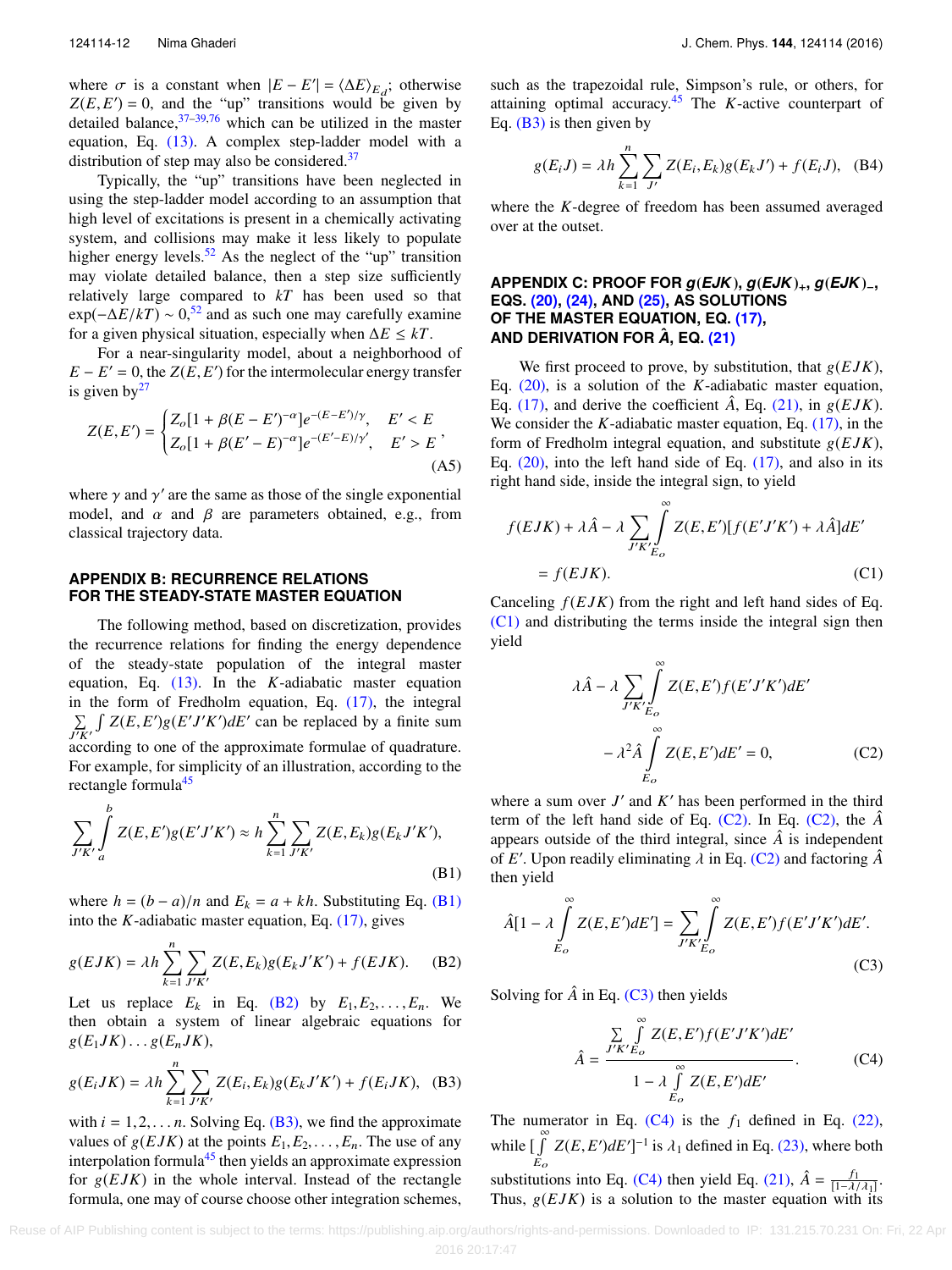coefficient *A*ˆ. A similar analysis may be used in proving that g(*E J*) is a solution for its *<sup>K</sup>*-active master equation.

We next prove, by substitution, that  $g(EJK)_{+}$ , Eq. [\(24\),](#page-5-1) for the energy region,  $E > E^*(JK)$ , is a solution of the  $K$ -adiabatic master equation Eq. (17). Upon inserting  $K$ -adiabatic master equation, Eq.  $(17)$ . Upon inserting  $g(EJK)_{+}$ , Eq. [\(24\),](#page-5-1) into the *K*-adiabatic master equation, Eq. [\(17\),](#page-4-3) yields

$$
f(EJK) + \frac{\lambda \lambda_1 f_1}{\lambda_1 - \lambda} - \lambda \sum_{J'K'_{E_o}} \int_{E_o}^{\infty} Z(E', E) \left[ f(E'J'K') + \frac{\lambda \lambda_1 f_1}{\lambda_1 - \lambda} \right] dE' = f(EJK).
$$
 (C5)

Upon canceling  $f(EJK)$  from both sides of Eq. [\(C5\),](#page-13-1) distributing the  $Z(E', E)$  under the integral sign, and factoring<br>out a *l* term and eliminating it vield out a  $\lambda$  term and eliminating it yield

$$
\frac{\lambda_1 f_1}{\lambda_1 - \lambda} - \sum_{J'K'} \int_{E_O}^{\infty} Z(E', E) f(E'J'K') dE'
$$
  
+ 
$$
\frac{\lambda \lambda_1 f_1}{\lambda_1 - \lambda} \int_{E_O}^{\infty} Z(E', E) dE' = 0,
$$
 (C6)

where a sum over  $J'$  and  $K'$  has been performed in the third term. Noting that the second term in Eq.  $(C6)$  is  $f_1$ , defined in Eq.  $(22)$ , and then factoring the  $f_1$  and eliminating it from Eq. [\(C6\)](#page-13-2) then yield

$$
\frac{\lambda_1}{\lambda_1 - \lambda} - 1 - \frac{\lambda_1}{\lambda_1 - \lambda} \int_{E_o}^{\infty} Z(E', E) dE' = 0.
$$
 (C7)

Also, upon noting that  $\lambda_1 = \left[ \int_{E_o}^{\infty} Z(E', E) dE' \right]^{-1}$  from Eq. [\(23\),](#page-4-6) then  $\lambda_1$  and  $\int_{E_o}^{\infty}$  $Z(E', E)dE'$  cancel in the third term on the left hand side of Eq.  $(C7)$ , to yield

$$
\frac{\lambda_1}{\lambda_1 - \lambda} - 1 - \frac{\lambda}{\lambda_1 - \lambda} = 0.
$$
 (C8)

Upon rearranging the terms in Eq. [\(C8\)](#page-13-4) then yields  $\lambda_1 - \lambda$ <br>-  $\lambda_2 - \lambda_3$  which then completes the proof. An analogous  $= \lambda_1 - \lambda$ , which then completes the proof. An analogous analysis may prove that the *K*-active  $g(EJ)_+$  is a solution of its master equation.

We next prove that for the energy region *E*  $≤ E<sup>*</sup>(JK), g(EJK)$ , Eq. [\(25\),](#page-5-0) is a solution of its *K*-adiabatic master equation Eq. (17). Upon inserting  $g(EJK) = \lambda \hat{C}$ master equation, Eq. [\(17\).](#page-4-3) Upon inserting  $g(EJK) = \lambda_1 \hat{C}$ , Eq. [\(25\),](#page-5-0) into the *K*-adiabatic master equation, Eq. [\(17\),](#page-4-3) onto its left hand side and the right hand side inside the integral sign, yields

$$
\lambda_1 \hat{C} - \lambda \sum_{J'K'} \int_{E_0}^{\infty} Z(E', E) \lambda_1 \hat{C} dE' = 0.
$$
 (C9)

Since  $E \leq E^*(JK)$ , the  $f(EJK)$  that would have appeared on the right hand side of the master equation is set to zero in Eq. [\(C9\),](#page-13-5) as the recombination and dissociation rate constants in the  $f(EJK)$  are each zero below the critical energy limit. Since  $\lambda_1 \hat{C}$  does not depend on *E'*, it may be factored outside<br>of the integral sign in the second term of Eq. (C9). The of the integral sign in the second term of Eq. [\(C9\).](#page-13-5) The

constant  $\hat{C}$  may then be eliminated in Eq. [\(C9\).](#page-13-5) Also noting that  $\lambda_1 = \lambda$  for  $E \le E^*(JK)$ , since  $k_d(EJK) = 0$  in  $\lambda$ , and that  $\lambda_1 = \lambda$  for  $E \le E^*(JK)$ , since  $k_d(EJK) = 0$  in  $\lambda$ , and also that  $\lambda_1 = \begin{bmatrix} 1 \\ 1 \end{bmatrix}^{\infty}$ Eo  $Z(E', E)dE']^{-1}$  from Eq. [\(23\),](#page-4-6) then  $\lambda_1$  and ∞<br>∫  $E_{\rm o}$  $Z(E', E)dE'$  cancel in Eq. [\(C9\),](#page-13-5) which then finally yield Eq. [\(C9\)](#page-13-5) to be  $\lambda_1 = \lambda_1$ , which completes the proof. An analogous analysis may prove that the *K*-active  $g(EJ)$ <sub>−</sub> is a solution of its master equation.

## <span id="page-13-1"></span><span id="page-13-0"></span>**APPENDIX D: BOUNDARY CONDITIONS FOR** *g*<sup>+</sup> **AND** *g*− **AND ANALYTIC CONTINUATION**

<span id="page-13-2"></span>Herein, we proceed to elucidate the boundary conditions whereupon  $g(EJK)_+ = g(EJK)_-$  for the *K*-adiabatic case, by using complex analysis to check for singularity and convergence of each function for each energy domain  $E > E^*(JK)$  and  $E \leq E^*(JK)$ , and analytic continuation<br>across the boundary <sup>77,78</sup> A similar analysis may be annual across the boundary.<sup> $77,78$  $77,78$ </sup> A similar analysis may be applied to a *K*-active case. We first consider  $g(EJK)$  for the energy region  $E > E^*(JK)$ . Upon applying a Fourier transform,  $f(z) = \int_0^\infty$  $\int_{-\infty}^{\infty} e^{2\pi i z E} f(E) dE$ , to  $g(EJK)_{+}$ , we obtain  $|g(zJK)_{+}|$ =  $\begin{array}{c} \hline \end{array}$ ∞<br>∫  $\int_{-\infty}^{\infty} e^{2\pi i z} g(EJK)_{+} dE$  $\left| = \left| \int_{E^*}^{\infty} e^{2\pi i z} g(EJK)_+ dE \right|$ , where the justification for the last equality rests upon  $g(EJK)_+ = 0$ <br>for  $F \le F^*(IK)$ . Upon letting  $z = u + in$  then  $|g(z)K_x|$ . for  $E \le E^*(JK)$ . Upon letting  $z = u + iv$ , then  $|g(zJK)|$ =  $\overline{\phantom{a}}$ ∞<br>∫ E∗  $e^{2\pi i uE}e^{-2\pi vE}g(EJK)$ +*dE* ຮ<br>│≤  $\begin{array}{c} \hline \end{array}$ ∞<br>∫ E∗  $e^{-2\pi vE}g(EJK)$ <sub>+</sub> $dE$      . If a solution exists for  $g(zJK)_{+}$  such that  $|g(EJK)_{+}| < x_1e^{2\pi v'E}$ <br>as  $F \to \infty$  where  $v' < 0$ , so  $|g(EJK)| \to 0$  as  $F \to \infty$ , then as  $E \to \infty$  where  $v' < 0$ , so  $|g(EJK)_+| \to 0$  as  $E \to \infty$ , then we have

<span id="page-13-6"></span><span id="page-13-3"></span>
$$
|g(zJK)_+| < \int\limits_{E^*}^{\infty} e^{-2\pi v E} x_1 e^{2\pi v' E} dE = \frac{-x_1 e^{2\pi (v'-v)}}{2\pi (v'-v)}.\tag{D1}
$$

<span id="page-13-4"></span>Thereby, in the part of the upper half plane where  $\text{Im } z = v$  $> v'$ ,  $|g(zJK)_+|$  has no singularity. So,  $g(zJK)_+$  is an analytic function in the half plane of the z-plane for which  $\text{Im } z > v'$ function in the half plane of the *z*-plane for which  $\text{Im } z > v'$ .<br>Now upon considering  $g(F/K)$  we Fourier trans

Now upon considering g(*E JK*)−, we Fourier transform  $|g(zJK)_-|$  = י<br>|<br>| ∞<br>∫  $\int_{-\infty}^{\infty} e^{2\pi i z E} g(EJK)_{-} dE$  $\left| \begin{array}{c} \text{we Fourier} \\ \text{Again letting } z = u \end{array} \right|$  $+ iv$ , we have  $|g(zJK)_{-}| =$  $\begin{array}{c} \hline \end{array}$ E ∗  $\int_{-\infty}^{\infty} e^{2\pi i u E} e^{-2\pi v E} g(EJK)$ <sub>−</sub>*dE* +∞  $\left|e(zJK)\right| = \left|\int_{-\infty}^{E^*} e^{2\pi i u E} e^{-2\pi v E} g(EJK) dE\right|$ <br>\*  $\leq$   $\stackrel{E}{\int}$  $\int_{-\infty}^{\infty} e^{-2\pi v E} |g(EJK)| dE$ . We seek a solution such that  $|g(zJK)| < x_2e^{2\pi v''E}$  as  $E \to -\infty$  where  $v'' > 0$ , and hence  $g(EJK) \to 0$  as  $F \to -\infty$  and thus we have  $g(EJK)$ <sub>−</sub> → 0 as  $E \rightarrow -\infty$ , and thus we have

<span id="page-13-7"></span><span id="page-13-5"></span>
$$
|g(zJK)_{-}| < \int_{-\infty}^{E^*} e^{-2\pi v E} x_2 e^{2\pi v''E} dE = \frac{x_2}{2\pi (v'' - v)}.
$$
 (D2)

Thereby, in the part of the lower half plane where  $\text{Im } z = v$  $\langle v'', | g(zJK) \rangle$  has no singularity. So  $g(zJK)$  is an analytic function in the half of the z-plane for which Im  $z \leq v''$ function in the half of the *z*-plane for which  $\text{Im } z < v''$  $\text{Im } z < v''$  $\text{Im } z < v''$ .<br>Since then  $v' < 0 < v''$  and analytic continuation<sup>77,78</sup> is Since then  $v' < 0 < v''$ , and analytic continuation<sup>[77,](#page-17-34)78</sup> is<br>unique in this strip for select values of  $x_1, x_2, y_1, y'_2$ unique in this strip for select values of  $x_1$ ,  $x_2$ ,  $v$ ,  $v'$ ,  $v''$ , and  $v''$ , so  $g(z) = g(z)$ , then there exists an entire and v'' so  $g(z)$ <sub>−</sub> =  $g(z)$ <sub>+</sub>, then there exists an entire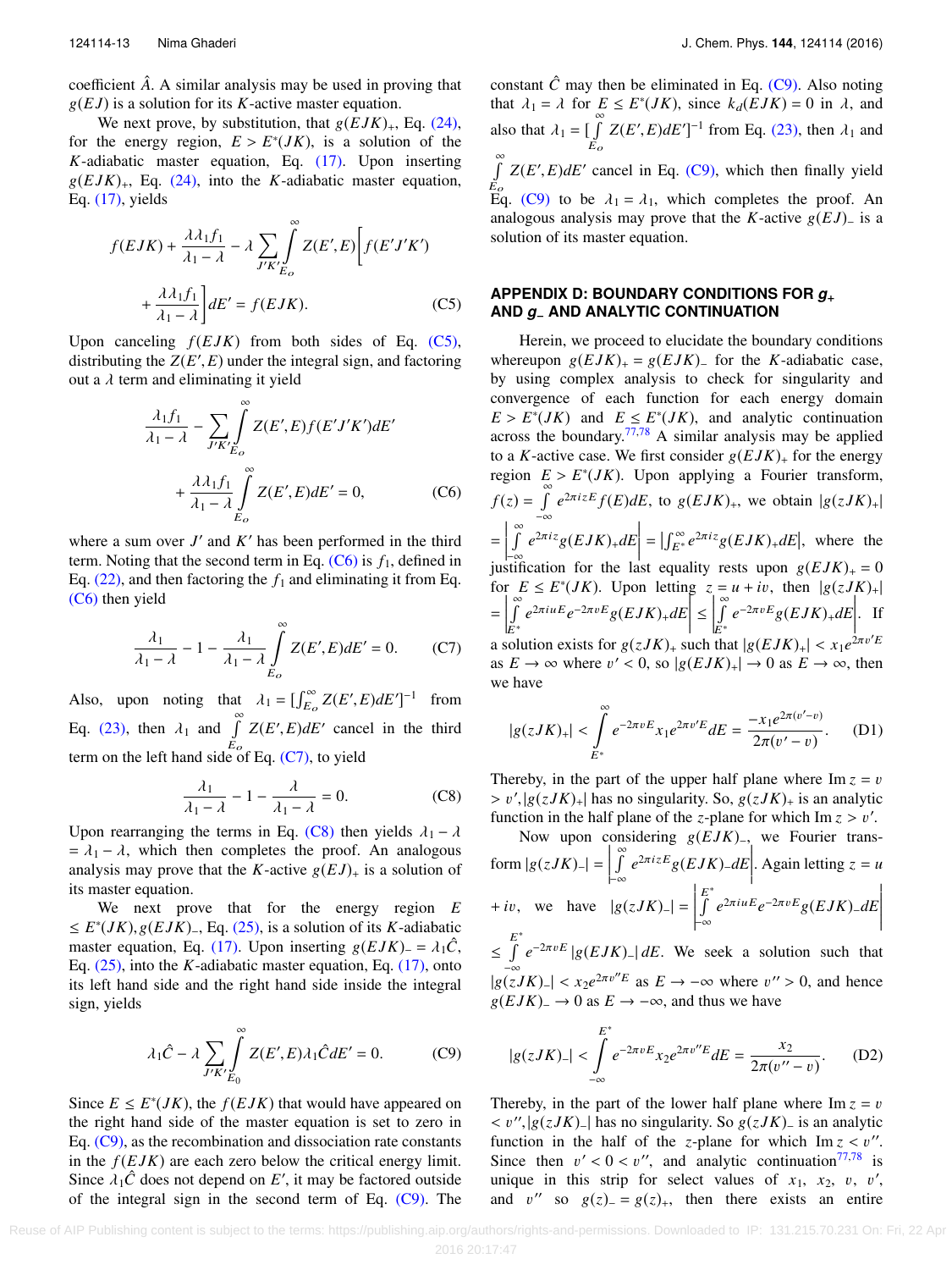function  $F$  in the complex plane that coincides in this region.

We now take the inverse transform of  $|g(zJK)_+|$  and |g(*zJK*)−<sup>|</sup> of Eqs. [\(D1\)](#page-13-6) and [\(D2\),](#page-13-7) respectively, to yield

$$
g(EJK)_{+} = x_{1}e^{2\pi Ev'}|Ei[-2\pi(E - E^{*})(v' - v)]|/2\pi,
$$
  

$$
E > E^{*}(JK), v' - v < 0
$$
 (D3)

and

$$
g(EJK)_{-} = x_{2}e^{2\pi Ev''}|Ei[-2\pi(E - E^{*})(v'' - v)]|/2\pi,
$$
  

$$
E \le E^{*}(JK), v'' - v > 0.
$$
 (D4)

The units of v, v', and v'' are inverse energy. The *Ei* denotes<br>an exponential integral<sup>45</sup> in Eqs. (D3) and (D4), defined as an exponential integral<sup>[45](#page-17-4)</sup> in Eqs. [\(D3\)](#page-14-2) and [\(D4\),](#page-14-3) defined as  $Ei(z) = \int_{0}^{\infty}$ −z  $e^{-t}/tdt$ , where the principal value of the integral is taken. The inverse transform was considered under the restriction of the conditions noted in Eqs. [\(D3\)](#page-14-2) and [\(D4\).](#page-14-3) At the boundary for a given  $(EJK)$ , we have  $g(EJK)_+ = g(EJK)_-,$ upon using Eqs.  $(D3)$  and  $(D4)$ , with the constants  $x_1$  and  $x_2$  selected to ensure the equality, and obeying the conditions Inserting  $g(EJK)$ <sub>+</sub> and  $g(EJK)$ <sub>−</sub> from Eqs. [\(D3\)](#page-14-2) and [\(D4\)](#page-14-3)<br>into boundary condition Equation (27) then establishes the  $y' - v < 0$  and  $v'' - v > 0$  for the two energy regions of *E*.<br>
continuously and  $g(EJK)$  from Eqs. (D<sub>3</sub>) and (D<sub>4</sub>) into boundary condition Equation [\(27\)](#page-5-6) then establishes the relationship between  $x_1$ ,  $x_2$ ,  $f(EJK)$ ,  $\lambda$ ,  $\lambda_1$ , and  $\hat{A}$ .

The aforementioned analysis also applies to the *K*-active boundary condition, whereby now the *K* degree of freedom has appropriately been averaged over at the outset and would be absent in each step of the above presentation.

## <span id="page-14-0"></span>**APPENDIX E: A TRANSFORMATION OF SYSTEMS OF MASTER EQUATIONS TO A SINGLE EQUATION**

In the steady-state approximation, when applicable, the system of integral master equations for a multiple chemical intermediates, in the absence of isomerization, for a bimolecular process is given by

$$
g_i(EJK) - \lambda_i \sum_{j=1}^n \sum_{J'K'} \int_a^b Z_{ij}(E',E)g_k(E'J'K')dE' = f_i(EJK)
$$
\n(E1)

with  $i = 1, 2, \ldots, n$ , for *n* given chemical intermediates. The *a* in the lower limit of integration may be assigned a minimum physics based value, while *b*, in the upper limit, may be selected such that convergence in  $g_i$  is achieved. Eq. [\(E1\)](#page-14-4) is the counterpart of the single chemical intermediate master equation, Eq. [\(17\),](#page-4-3) with the terms defined earlier following Eq. [\(17\).](#page-4-3) The theory and the methods of solution, of systems of integral equations, Eq.  $(E1)$ , are the same as for a single equation.

The system of integral equations, Eq.  $(E1)$ , for which all Fredholm theorems $^{32}$  $^{32}$  $^{32}$  are satisfied, may be transformed into a single Fredholm integral equation of the second kind.<sup>[79](#page-17-36)</sup> Let us introduce functions  $\tilde{g}(EJK)$  and  $\tilde{f}(EJK)$  on the interval [*a*,*nb* <sup>−</sup> (*<sup>n</sup>* <sup>−</sup> <sup>1</sup>)*a*] by setting

$$
\tilde{g}(EJK) = g_i(E - (i-1)(b-a), J, K),
$$
 (E2)

$$
\tilde{f}(EJK) = f_i(E - (i - 1)(b - a), J, K),
$$
 (E3)  

$$
\tilde{\lambda}(EJK) = \lambda_i(E - (i - 1)(b - a), J, K)
$$
 (E4)

<span id="page-14-5"></span>

for (*i* − 1)*b* − (*i* − 2)*a* ≤ *E* ≤ *ib* − (*i* − 1)*a*. Let us define the kernel  $\tilde{Z}(E', E)$  on the square  $\{a \le E \le nb - (n-1)a, a \le E' \le nh - (n-1)a\}$  as follows:  $a \leq E' \leq nb - (n-1)a$ } as follows:

$$
\tilde{Z}(E, E') = Z_{ij}(E - (i - 1)(b - a), E' - (j - 1)(b - a))
$$
 (E5)

<span id="page-14-2"></span>for  $(i - 1)b - (i - 2)a \le E \le ib - (i - 1)a$  and  $(j - 1)b$ − (*j* − 2)*a* ≤ *E* ′ ≤ *jb* − (*j* − 1)*a*. Now system Equation [\(E1\)](#page-14-4) can be rewritten as a single Fredholm equation,

<span id="page-14-3"></span>
$$
\tilde{g}(EJK) - \tilde{\lambda}(EJK) \sum_{J'K'} \int_{a}^{nb-(n-1)a} \tilde{Z}(E',E)\tilde{g}(E'J'K')dE'
$$
  
=  $\tilde{f}(EJK),$  (E6)

where  $a \le E \le nb - (n-1)a$ . If the kernels  $Z_{ij}(E', E)$ <br>are square integrable on the square  $S - \frac{f}{E} \le b$  and are square integrable on the square  $S = \{a \le E \le b, a\}$  $\leq E' \leq b$ } and the right hand sides  $f_i(EJK)$  are square integrable on [*a*, *b*], then the kernel  $\tilde{Z}(E', E)$  is square inte-<br>grable on the new square  $S = \{a < r < nb - (n-1)a, a < t\}$ grable on the new square  $S_n = \{a < x < nb - (n-1)a, a < t\}$  $\leq nb - (n-1)a$ , and the right hand side of Eq. [\(E6\),](#page-14-5)  $\tilde{f}(EJK)$ ,<br>is square, integrable, on  $[a, nb - (n-1)a]$ . The solution is square integrable on  $[a, nb - (n-1)a]$ . The solution  $\tilde{g}(EJK)$  of Eq. [\(E6\)](#page-14-5) may be partitioned into  $\tilde{g}(EJK)_{+}$  for energy region  $E > E^*(JK)$ , and  $\tilde{g}(EJK)$  when  $E \leq E^*(JK)$ .<br>Similarly, the *K*-active system of integral equations can

Similarly, the *K*-active system of integral equations can take the form of a single integral master equation

$$
\tilde{g}(EJ) - \tilde{\lambda}(EJ) \sum_{J'} \int_{a}^{nb-(n-1)a} \tilde{Z}(E',E)\tilde{g}(E'J')dE' = \tilde{f}(EJ),\tag{E7}
$$

<span id="page-14-1"></span>where the *K* degree of freedom was averaged over at the outset in the derivation.

## **APPENDIX F: ANALYTIC SOLUTIONS FOR SYSTEMS OF STEADY STATE** *K***-ADIABATIC AND** *K***-ACTIVE MASTER EQUATIONS**

<span id="page-14-4"></span>The possible and necessary conditions for the solution of the  $g_i(EJK)$  for an i-th chemical intermediate, in the absence of isomerization, similarly follow that for a single intermediate  $g(EJK)$ , given earlier for Eqs. [\(24\)](#page-5-1) and [\(25\)](#page-5-0) for the energy regions, *E*  $>E^*(JK)$  and  $E \leq E^*(JK)$ , respectively.

A solution of the steady-state *K*-adiabatic master equation, Eq. [\(E1\),](#page-14-4) for the energy region  $E > E^*(JK)$ , for a multiple chemical intermediate is given by a multiple chemical intermediate, is given by

<span id="page-14-6"></span>
$$
g_i(EJK)_+ = f_i(EJK) + \frac{\lambda_i \lambda_{1_i} f_{1_i}}{\lambda_{1_i} - \lambda_i}, \quad E > E^*(JK), \tag{F1}
$$

where  $\lambda_i \neq \lambda_{1i}$ , and as a check, upon Eq. [\(F1\)'](#page-14-6)s insertion<br>into Eq. (E1) satisfies the master equation. The sub-index into Eq. [\(E1\)](#page-14-4) satisfies the master equation. The sub-index *i* in Eq. [\(F1\)](#page-14-6) refers to the *i*th chemical intermediate, but otherwise similar in form to Eq.  $(24)$ . In Eq.  $(F1)$ , we have for its right hand side,  $f_i(EJK) = \lambda_i k_{r_i}(EJK)A \circ BC$  and  $\lambda_i$  $=\left[\int_{E_O}^{\infty} Z_i(E, E') dE' + k_{d_i}(EJK)\right]^{-1}$ , where the identifications  $E_{\scriptscriptstyle O}$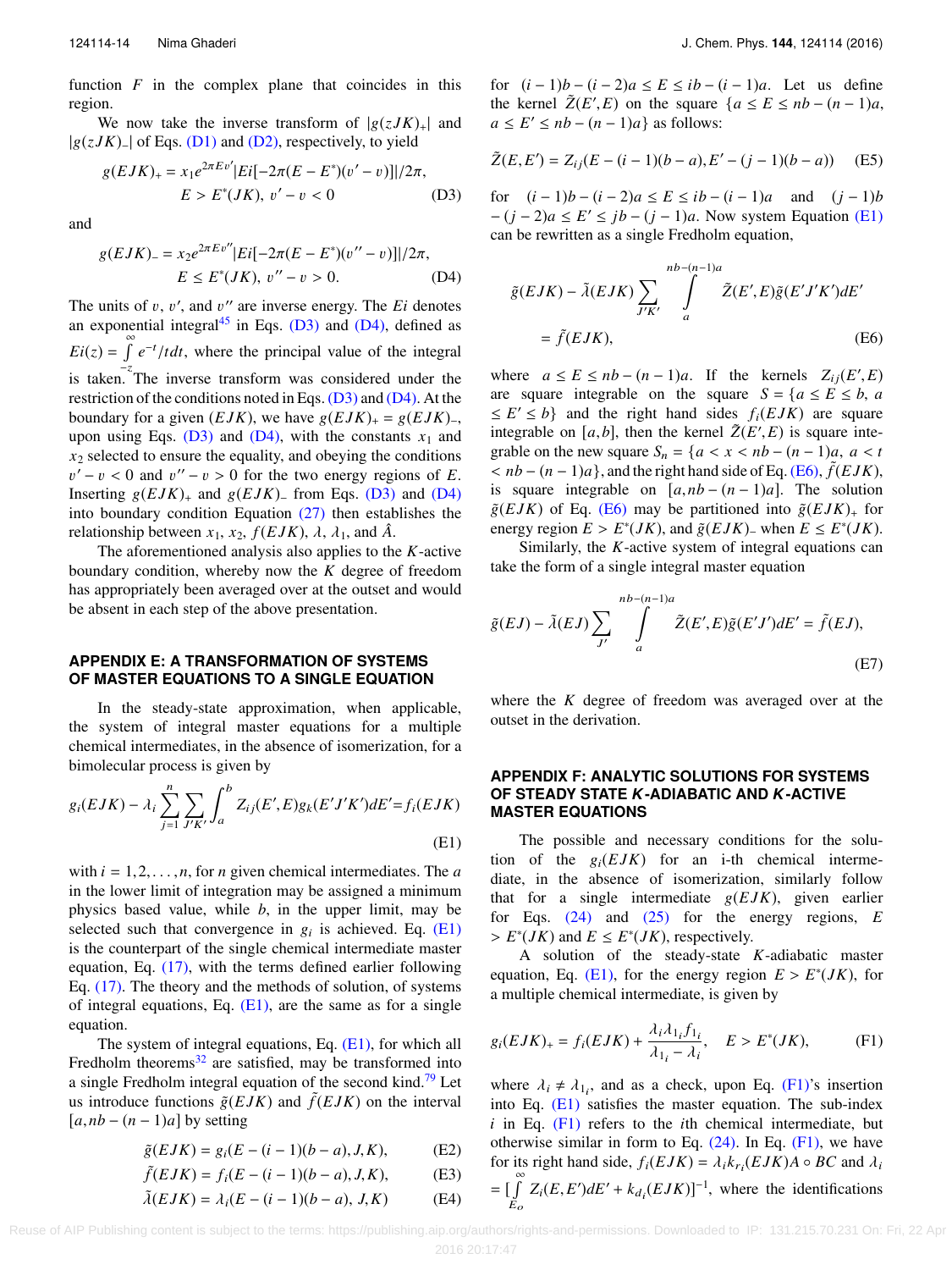are also made for 
$$
f_{1_i} = \sum_{J'K'} \int_{E_O}^{\infty} Z_i(E, E') f_i(E'J'K') dE'
$$
 and

 $\lambda_{1_i} = \left[ \int_{E_o}^{\infty} \right]$  $\int_{E_O} Z_i(E, E') dE']^{-1}.$ For the energy region  $E \leq E^*(J)$ , we have

$$
g_i(EJK)_- = \lambda_{1_i}\hat{C}_i, \quad E \le E^*(JK), \tag{F2}
$$

where  $\hat{C}_i = \frac{geq_{i}(0)c_{E}e^{-E/kT}}{\lambda_1}$  $\frac{\partial u_i}{\partial x_i}$  and  $g_{eq_i}$  is the i-th equilibrium population distribution for an i-th potential energy well. A similar analysis, with *K* averaged over, would yield results for the *K*-active counterparts of Eqs. [\(F1\)](#page-14-6) and [\(F2\).](#page-15-1)

## <span id="page-15-0"></span>**APPENDIX G: PROOF FOR THE MASTER EQUATION REDUCING TO THE HIGH PRESSURE LIMIT FORM OF RRKM THEORY AT THE HIGH PRESSURE LIMIT**

We provide a proof that at the high pressure limit, the master equation, Eq. [\(13\),](#page-3-3) describing the *K*-adiabatic  $k_{rec}(EJK)$ , reduces to the high pressure limit form of RRKM theory,  $16,63$  $16,63$  and by extension a similar proof is valid for the *K*-active case where the *K* degree of freedom is averaged over. We first consider the energy region,  $E > E^*(JK)$ , and<br>commence by demonstrating that the first two terms in commence by demonstrating that the first two terms in Eq. [\(13\)](#page-3-3) cancel at the high pressure limit, and in turn the third term is what remains and emerges as the high pressure limit of RRKM theory.

We solve Eq.  $(17)$  for  $g(EJK)_{+}$ ,

$$
g(EJK)_{+} = \frac{\sum_{J'K'} \int_{E_O}^{\infty} Z(E',E)g(E'J'K')_{+}dE'}{\int_{E_O}^{\infty} Z(E,E')dE' + k_d(EJK)}
$$
  
+ 
$$
\frac{k_r(EJK)A \circ BC}{\int_{E_O}^{\infty} Z(E,E')dE' + k_d(EJK)},
$$
(G1)

where the definitions for  $f(EJK)$ , Eq. [\(18\),](#page-4-7) and  $\lambda$ , Eq. [\(19\),](#page-4-8) were used. We take the high pressure limit of Eq. [\(G1\),](#page-15-2) as  $Z_{LJ\rightarrow\infty}$ , and apply L'Hopital's rule<sup>[80](#page-17-37)[,81](#page-17-38)</sup> (infinity-over-infinity case) to the first and second terms of Eq.  $(G1)$ , and note again  $Z_{LJ} = \int_{E_O}^{\infty} Z(E, E') dE'$  from the completeness requirement of  $E_o$ <br>the transition probability.<sup>[52–](#page-17-11)[54](#page-17-12)</sup> The application of L'Hopital's rule to Eq.  $(G1)$  yields

$$
g(EJK)_{+} = \sum_{J'K'} \int_{E_O}^{\infty} Z'(E',E)g(E'J'K')_{+}dE', \quad \text{(G2)}
$$

where  $Z(E', E) = Z_{LJ}Z'(E', E)$ , and Eq. [\(G2\)](#page-15-3) received all<br>its contribution from the first term of Eq. (G1) since the its contribution from the first term of Eq.  $(G1)$ , since the application of the L'Hopital's rule to the second term in Eq. [\(G1\)](#page-15-2) yields for the numerator, 0, and for its denominator, 1, with a result of  $0/1 = 0.81$  $0/1 = 0.81$  Upon inserting  $g(EJK)$  from Eq. [\(G2\)](#page-15-3) into the first term of the master equation, Eq. [\(13\),](#page-3-3) yields a master equation

$$
k_{rec}^{+}(EJK)A \circ BC = \sum_{J'K'} \int_{E_O} Z'(E',E)g(E'J'K')_{+}dE'
$$
  
 
$$
\times \int_{E_O}^{\infty} Z(E,E')dE'
$$
  
 
$$
- \sum_{J'K'} \int_{E_O}^{\infty} Z(E',E)g(E'J'K')_{+}dE'
$$
  
 
$$
+ k_d(EJK)g(EJK)_{+}, \qquad (G3)
$$

<span id="page-15-4"></span>∞

<span id="page-15-1"></span>where the *krec*(*E JK*) was superscripted with a plus sign. The first term of Eq.  $(G3)$  is

$$
\sum_{J'K'} \int_{E_o}^{\infty} Z'(E',E)g(E'J'K')_{+} dE' \int_{E_o}^{\infty} Z(E,E')dE'
$$
  
= 
$$
\sum_{J'K'} \int_{E_o}^{\infty} Z_{LJ}Z'(E',E)g(E'J'K')_{+} dE'
$$
  
= 
$$
\sum_{J'K'} \int_{E_o}^{\infty} Z(E',E)g(E'J'K')_{+} dE'
$$

since  $Z_{LJ} = \int_{0}^{\infty}$  $\int_{E_O} Z(E, E') dE'$  and  $Z(E', E) = Z_{LJ}Z'(E', E)$ . Therefore the first and the second terms of the master equation in Eq.  $(G3)$ , or in Eq.  $(13)$ , cancel which leaves the third term in Eq. [\(G3\)](#page-15-4) for consideration.

The third term of the master equation, in Eq. [\(13\)](#page-3-3) or Eq. [\(G3\),](#page-15-4) is  $k_d(EJK)g(EJK)_{+}$ . Upon using the definition for  $g(EJK)$ <sub>+</sub> from Eq. [\(29\)](#page-5-4) and substituting it in  $k_d(EJK)g(EJK)$ + yields

<span id="page-15-2"></span>
$$
k_d(EJK)[\frac{k_r(EJK)A \circ BC}{Z_{LJ} + k_d(EJK)} + k_d(EJK)^{-1}
$$
  
 
$$
\times \sum_{J'K'_{E_o}} \int_{Z_{LJ} + k_d(E'J'K')}^{\infty} \frac{k_r(EJK)A \circ BCZ(E,E')dE'}{Z_{LJ} + k_d(E'J'K')}].
$$
 (G4)

At the high pressure limit as  $Z_{LJ} \rightarrow \infty$ , then for the first term of Eq.  $(G4)$ , we have

<span id="page-15-5"></span>
$$
\lim_{Z_{LJ}\to\infty}\frac{k_d(EJK)k_r(EJK)A\circ BC}{Z_{LJ}+k_d(EJK)}=0.
$$

<span id="page-15-3"></span>For the treatment of the second term in Eq.  $(G4)$ , the  $k_d(EJK)$  from outside the bracket cancels the  $k_d(EJK)^{-1}$ of the second term, and using  $Z(E, E') = Z_{LJ}Z'(E, E')$  to explicitly isolate the term  $Z_{LJ}$ , the second term may be explicitly isolate the term  $Z_{LJ}$ , the second term may be written as  $\sum_{J'K'}$ ∞<br>∫ Eo  $k_r(EJK)A \circ BC \; Z_{LJ} Z'(E, E') dE'$  $\frac{Z_{LJ}Z(E,E)abc}{Z_{LJ}+k_d(E'J'K')}$ . We now take the high pressure limit of the latter equation by applying the L'Hopital's rule to it to yield

<span id="page-15-6"></span>
$$
\lim_{Z_{LJ}\to\infty} \sum_{J'K'} \int_{E_o}^{\infty} \frac{k_r(EJK)A \circ BC \, Z_{LJ} Z'(E, E')dE'}{Z_{LJ} + k_d(E'J'K')}
$$

$$
= \sum_{J'K'} \int_{E_o}^{\infty} k_r(EJK)A \circ BC \, Z'(E, E')dE'. \tag{G5}
$$

 Reuse of AIP Publishing content is subject to the terms: https://publishing.aip.org/authors/rights-and-permissions. Downloaded to IP: 131.215.70.231 On: Fri, 22 Apr 2016 20:17:47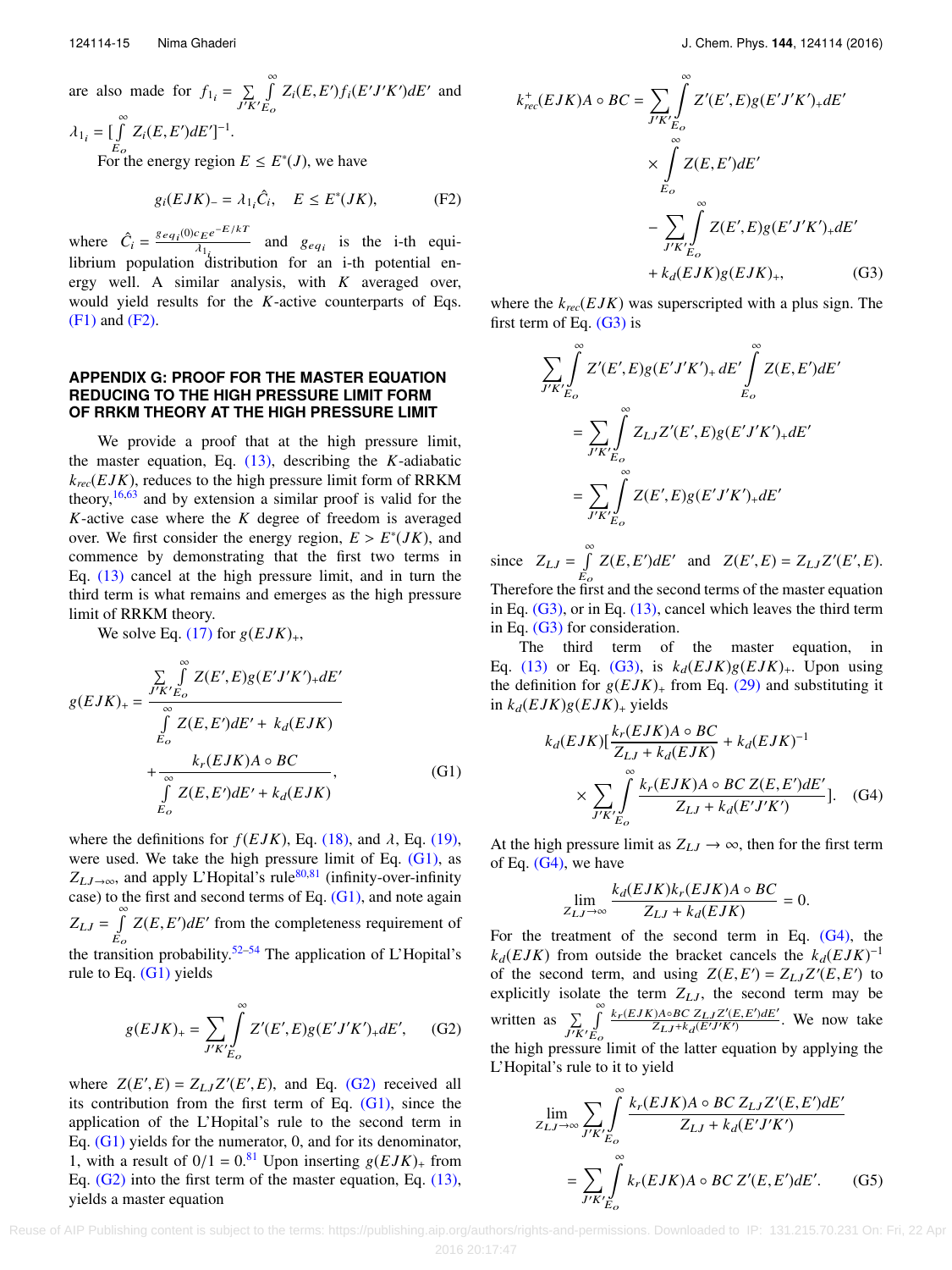Since only  $Z'(E, E')$  depends on  $E'$  in the integrand of Eq. [\(G5\),](#page-15-6) the right hand side, then  $\int_{a}^{\infty}$  $E_{\rm o}$  $Z'(E, E')dE' = 1$  via the completeness requirement of transition probability,  $52-54$  $52-54$  and Eq. [\(G5\)](#page-15-6) becomes  $\sum_{J'K'} k_r(EJK)A \circ BC$ . Finally summing over  $(J'K')$  and substituting for  $k_r(EJK)$  by noting its definition, from Eq. [\(7\),](#page-3-5) yield for the bimolecular master equation, at the high pressure limit,  $63$  to be

$$
k_{rec}^{+}(EJK) = N^{*}(EJK)e^{-E/kT}/hQ, \quad E > E^{*}(JK) \tag{G6}
$$

upon having canceled  $A \circ BC$  from both sides of the equation in Eq. [\(G6\).](#page-16-30)

We now consider the contribution to  $k_{rec}(EJK)$  for the energy region  $E \le E^*(JK)$ . We solve Eq. [\(17\)](#page-4-3) for  $g(EJK)$ <sub>-</sub>,<br>where now  $f(EJK) = 0$  in Eq. (17) to yield where now  $f(EJK) = 0$  in Eq. [\(17\),](#page-4-3) to yield

$$
g(EJK)_{-} = \frac{\sum_{J'K'} \int_{E_o}^{\infty} Z(E',E)g(E'J'K')_{-}dE'}{\int_{E_o}^{\infty} Z(E,E')dE' + k_d(EJK)}.
$$
 (G7)

We again take the high pressure limit,  $Z_{LJ} \rightarrow \infty$ , of Eq. [\(G7\)](#page-16-31) and upon applying L'Hopital's rule yields

$$
g(EJK)_{-} = \sum_{J'K'} \int_{E_O}^{\infty} Z'(E',E)g(E'J'K')_{-}dE', \quad (G8)
$$

where  $Z(E', E) = Z_{LJ}Z'(E', E)$ , and the denominator of  $E_G$  (G<sub>2</sub>) is unity Upon inserting  $g(E|K)$  from Eq. (G<sub>2</sub>) Eq. [\(G7\)](#page-16-31) is unity. Upon inserting <sup>g</sup>(*E JK*)<sup>−</sup> from Eq. [\(G8\)](#page-16-32) into the first term of the master equation, Eq. [\(13\),](#page-3-3) yields a master equation

$$
k_{rec}^{-}(EJK)A \circ BC = \sum_{J'K'} \int_{E_O}^{\infty} Z'(E',E)g(E'J'K') \, dE'
$$

$$
\times \int_{E_O}^{\infty} Z(E,E')dE'
$$

$$
- \sum_{J'K'} \int_{E_O}^{\infty} Z(E',E)g(E'J'K') \, dE', \quad (G9)
$$

where the third term of Eq. [\(13\)](#page-3-3) is  $k_d(EJK)g(EJK) = 0$ , since  $k_d(EJK) = 0$  for  $E \le E^*(JK)$ , and so absent in Eq. [\(G9\),](#page-16-33) and the  $k_{rec}(EJK)$  was superscripted with a minus sign. The first term of Eq.  $(G9)$  is again

$$
\sum_{J'K'} \int_{E_o}^{\infty} Z'(E',E)g(E'J'K')_{-} dE' \int_{E_o}^{\infty} Z(E,E')dE'
$$
  
= 
$$
\sum_{J'K'} \int_{E_o}^{\infty} Z_{LJ}Z'(E',E)g(E'J'K')_{-} dE'
$$
  
= 
$$
\sum_{J'K'} \int_{E_o}^{\infty} Z(E',E)g(E'J'K')_{-} dE'
$$

since  $Z_{LJ} = \int_{E_O}^{\infty} Z(E, E') dE'$  and  $Z(E', E) = Z_{LJ}Z'(E', E)$ .  $E_o$ <br>Therefore the first and the second terms of the master equation in Eq. [\(G9\)](#page-16-33) cancel and so

<span id="page-16-34"></span>
$$
k_{rec}^- (EJK) = 0, \quad E \le E^*(JK). \tag{G10}
$$

Thereupon, considering the results for both energy regions for  $k_{rec}(EJK)$ , from Eqs. [\(G6\)](#page-16-30) to [\(G10\),](#page-16-34) shows that the *K*-adiabatic master equation reduced to the high pressure limit form of RRKM theory<sup>[63](#page-17-19)</sup> at the high pressure limit, which completes the proof. All contributions to the *krec*(*E JK*) arise from the energy region  $E > E^*(JK)$  from Eq. [\(G6\).](#page-16-30)

- <span id="page-16-30"></span><span id="page-16-0"></span><sup>1</sup>R. G. Gilbert and S. C. Smith, *Theory of Unimolecular and Recombination Reactions* (Blackwell Scientific, Oxford, 1990).
- <sup>2</sup>K. A. Holbrook, M. J. Pilling, and S. H. Robertson, *Unimolecular Reactions*, 2nd ed. (John Wiley & Sons, Chichester, 1996).
- <span id="page-16-1"></span><sup>3</sup>T. Baer and W. L. Hase, *Unimolecular Reaction Dynamics* (Oxford University Press, New York, 1996).
- <span id="page-16-31"></span><span id="page-16-2"></span> ${}^{4}$ R. Atkinson and J. Arey, [Chem. Rev.](http://dx.doi.org/10.1021/cr0206420) 103, 4605 (2003).
- <span id="page-16-3"></span><sup>5</sup>R. K. Talukdar, M. E. Davis, L. Zhu, A. R. Ravishankara, and J. B. Burkholder, 19th International Symposium on Gas Kinetics, Orleans, France, 2006.
- <span id="page-16-4"></span><sup>6</sup>A. Maranzana, J. R. Barker, and G. Tonachini, [Phys. Chem. Chem. Phys.](http://dx.doi.org/10.1039/b705116f) 9, 4129 (2007).
- <span id="page-16-5"></span><sup>7</sup>T. J. Frankcombe, S. C. Smith, K. E. Gates, and S. H. Robertson, [Phys. Chem.](http://dx.doi.org/10.1039/a908180a) [Chem. Phys.](http://dx.doi.org/10.1039/a908180a) 2, 793 (2000).
- <sup>8</sup>Y. Georgievskii, J. A. Miller, M. P. Burke, and S. J. Klippenstein, [J. Phys.](http://dx.doi.org/10.1021/jp4060704) [Chem. A](http://dx.doi.org/10.1021/jp4060704) 117, 12146 (2013).
- <span id="page-16-32"></span><sup>9</sup>M. A. Hanning-Lee, N. J. B. Green, M. J. Pilling, and S. H. Robertson, [J. Phys. Chem.](http://dx.doi.org/10.1021/j100106a011) 97, 860 (1993).
- <span id="page-16-6"></span><sup>10</sup>J. A. Miller and S. J. Klippenstein, [J. Phys. Chem. A](http://dx.doi.org/10.1021/jp0102973) 105, 7254 (2001).
- <span id="page-16-7"></span><sup>11</sup>D. T. Gillespie, [Annu. Rev. Phys. Chem.](http://dx.doi.org/10.1146/annurev.physchem.58.032806.104637) **58**, 35 (2007).
- <sup>12</sup>M. A. Ali and J. R. Barker, [J. Phys. Chem. A](http://dx.doi.org/10.1021/acs.jpca.5b00910) 119, 7578 (2015).
- <sup>13</sup>J. R. Barker and D. M. Golden, [Chem. Rev.](http://dx.doi.org/10.1021/cr020655d) 103, 4577 (2003).
- <span id="page-16-8"></span><sup>14</sup>D. M. Golden, J. R. Barker, and L. L. Lohr, [J. Phys. Chem. A](http://dx.doi.org/10.1021/jp0353183) 107, 11057 (2003).
- <span id="page-16-9"></span><sup>15</sup>N. Ghaderi and R. A. Marcus, [J. Phys. Chem. A](http://dx.doi.org/10.1021/jp506788z) 118, 10166 (2014).
- <span id="page-16-14"></span><sup>16</sup>R. A. Marcus, [J. Chem. Phys.](http://dx.doi.org/10.1063/1.1700424) 20, 359 (1952).
- <span id="page-16-10"></span><sup>17</sup>R. A. Marcus, [J. Chem. Phys.](http://dx.doi.org/10.1063/1.1700425) 20, 364 (1952).
- <span id="page-16-11"></span><sup>18</sup>M. V. Ivanov, S. Y. Grebenshchikov, and R. Schinke, [J. Chem. Phys.](http://dx.doi.org/10.1063/1.1712866) 120, 10015 (2004).
- <span id="page-16-13"></span><sup>19</sup>M. Kryvohuz and R. A. Marcus, [J. Chem. Phys.](http://dx.doi.org/10.1063/1.3430508) 132, 224304 (2010).
- <span id="page-16-12"></span> $^{20}$ M. Kryvohuz and R. A. Marcus, [J. Chem. Phys.](http://dx.doi.org/10.1063/1.3430514) 132, 224305 (2010).
- <span id="page-16-15"></span><sup>21</sup>L. Zhu, W. Chen, W. L. Hase, and E. W. Kaiser, [J. Phys. Chem.](http://dx.doi.org/10.1021/j100104a010) 97, 311 (1993).
- <span id="page-16-16"></span><sup>22</sup>J. C. Keck and G. Carrier, [J. Chem. Phys.](http://dx.doi.org/10.1063/1.1697125) 43, 2284 (1965).
- <span id="page-16-33"></span><span id="page-16-20"></span><sup>23</sup>S. C. Smith, M. J. McEwan, and R. Gilbert, [J. Chem. Phys.](http://dx.doi.org/10.1063/1.455783) 90, 4265 (1989).
- <span id="page-16-17"></span><sup>24</sup>J. A. Miller and S. J. Klippenstein, [J. Phys. Chem. A](http://dx.doi.org/10.1021/jp040287c) 108, 8296 (2004).
- <span id="page-16-18"></span><sup>25</sup>J. Troe, [Z. Phys. Chem.](http://dx.doi.org/10.1524/zpch.1987.154.Part_1_2.073) 154, 73 (1987).
- <span id="page-16-19"></span><sup>26</sup>R. G. Gilbert and M. J. McEwan, [Aust. J. Chem.](http://dx.doi.org/10.1071/CH9850231) **38**, 231 (1985).
- <span id="page-16-21"></span><sup>27</sup>Z. Zhu and R. A. Marcus, [J. Chem. Phys.](http://dx.doi.org/10.1063/1.3026605) 129, 214106 (2008).
- <span id="page-16-22"></span><sup>28</sup>J. Troe, [J. Chem. Phys.](http://dx.doi.org/10.1063/1.433837) 66, 4745 (1977).
- <span id="page-16-23"></span><sup>29</sup>I. Fredholm, [Acta Math.](http://dx.doi.org/10.1007/BF02421317) 27, 365 (1903).
- <sup>30</sup>D. Hilbert, Nachr. Ges. Wiss. Goettingen, Math.-Phys. Kl. 1904, 49.
- <sup>31</sup>E. Schmidt, [Math. Ann.](http://dx.doi.org/10.1007/BF01449770) 63, 433 (1907).
- <span id="page-16-24"></span><sup>32</sup>R. Courant and D. Hilbert, *Methods of Mathematical Physics* (Interscience Publishers, New York, 1989), Vol. 1.
- <span id="page-16-25"></span><sup>33</sup>Both Fredholm and Hilbert start from the corresponding linear system  $\hat{f} = (I - \lambda \hat{K})\hat{g}$ , where  $\hat{K}$  is a square matrix, and  $\hat{f}$ ,  $\hat{g}$  are vectors. Fredholm investigated when  $\lambda = -1$  is an eigenvalue of arbitrary multiplicity of the kernel using operation on functions. Unlike Fredholm, Hilbert first developed a theory for linear systems and eigensystems and then by a limiting process generalized the theory to the Fredholm equation. Schmidt worked directly with the integral equation and introduced what is now called the singular value decomposition for unsymmetric kernels.
- <span id="page-16-26"></span><sup>34</sup>N. J. Brown and J. A. Miller, [J. Chem. Phys.](http://dx.doi.org/10.1063/1.446621) 80, 5568 (1984).
- <span id="page-16-27"></span><sup>35</sup>D. C. Tardy and B. S. Rabinovitch, [Chem. Rev.](http://dx.doi.org/10.1021/cr60307a004) 77, 369 (1977).
- <span id="page-16-28"></span><sup>36</sup>I. Oref and D. C. Tardy, [Chem. Rev.](http://dx.doi.org/10.1021/cr00106a003) 90, 1407 (1990).
- <span id="page-16-29"></span><sup>37</sup>D. W. Setser, B. S. Rabinovitch, and J. W. Simons, [J. Chem. Phys.](http://dx.doi.org/10.1063/1.1725392) 40, 1751 (1964).
- <sup>38</sup>B. S. Rabinovitch and M. C. Flowers, [Q. Rev. Chem. Soc.](http://dx.doi.org/10.1039/qr9641800122) 18, 122 (1964).